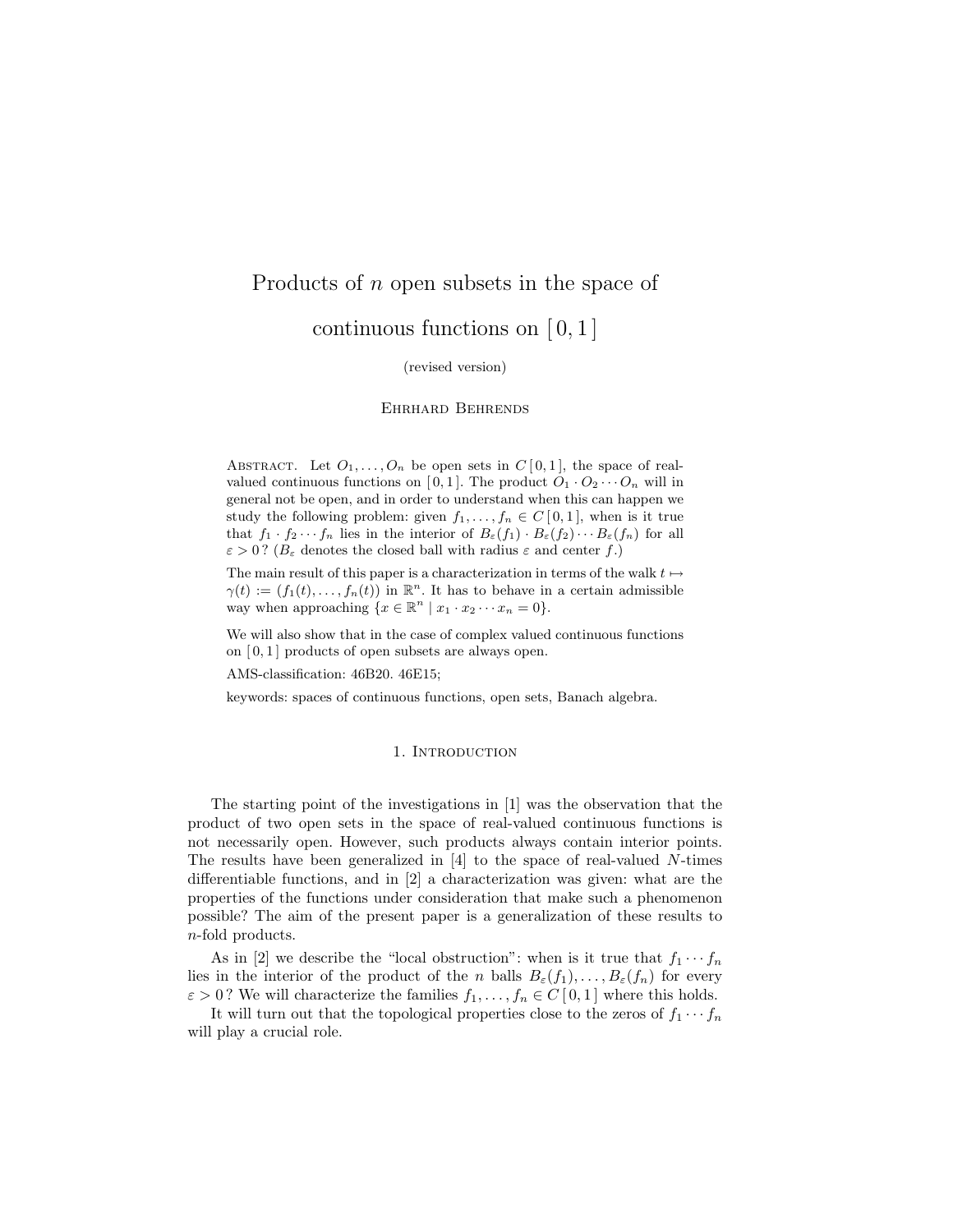In order to state the main result of this paper (theorem 1.2) we need some preliminary definitions. We denote by  $\Pi$  the set  $\{-1, +1\}^n$  and by  $\Pi^+$  resp.  $\Pi^$ the subset of those  $\pi$  where  $\pi_1 \cdot \pi_2 \cdots \pi_n$  equals +1 resp. -1.

Each  $\pi \in \Pi$  gives rise to a subset  $Q^{\pi}$  of  $\mathbb{R}^{n}$ :

$$
Q^{\pi} := \{ x \in \mathbb{R}^n \mid x_i \pi_i \ge 0 \text{ for } i = 1, ..., n \}.
$$

Note that, e.g., the  $Q^{\pi}$  are just the quadrants in  $\mathbb{R}^2$  if  $n = 2$ . Also it is clear that the function  $H: \mathbb{R}^n \to \mathbb{R}, x \mapsto x_1 \cdots x_n$ , is  $\geq 0$  resp.  $\leq 0$  on  $Q^{\pi}$  for  $\pi \in \Pi^+$ resp.  $\pi \in \Pi^-$ .

Now let  $x \in \mathbb{R}^n$  be given. For which  $Q^{\pi}$  is it true that there are  $y \in Q^{\pi}$ close to x such that  $H(y)$  is slightly larger resp. slightly smaller than  $H(x)$ ? More precisely we define the set  $Z_x^+ \subset \Pi$  as the collection of the  $\pi$  such that for every  $\varepsilon > 0$  there exists  $y \in Q^{\pi}$  for which  $||x - y|| \leq \varepsilon$  and  $H(y) > H(x)$ . (|| · || will always denote the maximum norm on  $\mathbb{R}^n$ .) Similarly  $Z_x^-$  is defined: here  $H(y) < H(x)$  has to be true.

If x is such that  $H(x) \neq 0$ , i.e., if x is in the interior of some  $Q^{\pi}$ , we have  $Z_x^+ = Z_x^- = {\pi}$ . For the x with  $H(x) = 0$  the explicit description is as follows:  $\pi$ will be in  $Z_x^+$  (resp.  $Z_x^-$ ) precisely if  $\pi \in \Pi^+$  (resp.  $\pi \in \Pi^-$ ), and  $\pi_i x_i > 0$  for the *i* with  $x_i \neq 0$ . In particular it follows for  $\pi = (\pi_i)$ ,  $\tilde{\pi} = (\tilde{\pi}_i) \in Z_x^+$  that  $\pi_i = \tilde{\pi}_i$ for the *i* with  $x_i \neq 0$ . (A similar result holds for  $\pi = (\pi_i), \tilde{\pi} = (\tilde{\pi}_i) \in Z_{\tilde{x}}^-$ .) Note also that  $Z_x^+ \cap Z_x^- = \emptyset$  for the x such that  $H(x) = 0$ .

- As an illustration consider in  $\mathbb{R}^3$  the following examples:
	- $Z^+_{(1,-2,3)} = Z^-_{(1,-2,3)} = \{(+1,-1,+1)\};$
	- $Z^+_{(3,0,0)} = \{(+1,+1,+1), (+1,-1,-1)\}, Z^-_{(3,0,0)} = \{(+1,-1,+1), (+1,+1,-1)\};$
	- $Z_{(0,0,0)}^{+} = \Pi^{+}, Z_{(0,0,0)}^{-} = \Pi^{-}.$

Now we fix arbitrary  $f_1, \ldots, f_n \in C[0,1]$ , and we put  $\gamma(t) := (f_1(t), \ldots, f_n(t))$ for  $0 \le t \le 1$ . Here is the crucial definition:

**Definition 1.1.** We say that  $\gamma$  is *positive admissible* (resp. *negative admissible*) if the following holds: whenever there are given  $t_1 < \cdots < t_n$  in [0,1] such that  $H \circ \gamma \ge 0$  (resp.  $\le 0$ ) on  $[t_1, t_n]$ , then  $\bigcap_i Z^+_{\gamma(t_i)} \ne \emptyset$  (resp.  $\bigcap_i Z^-_{\gamma(t_i)} \ne \emptyset$ ).

If  $\gamma$  is positive admissible and negative admissible,  $\gamma$  is said to be *admissible*.

To illustrate this definition let us consider some examples:

- For  $n = 1$  every  $\gamma$  is admissible.
- For  $n = 2$  the walk  $\gamma$  is admissible iff it never moves directly from  $Q^{(+1,+1)}$ to  $Q^{(-1,-1)}$  (or vice versa) and never directly from  $Q^{(+1,-1)}$  to  $Q^{(-1,+1)}$ (or vice versa). In [2] this was called "γ has no positive and no negative saddle point crossings".
- Now let us consider the case  $n = 3$ , suppose, e.g., that  $\gamma$  stays in  $Q^{(+1, +1, +1)}$ . Then  $\gamma$  will be positive admissible, but it will be negative admissible only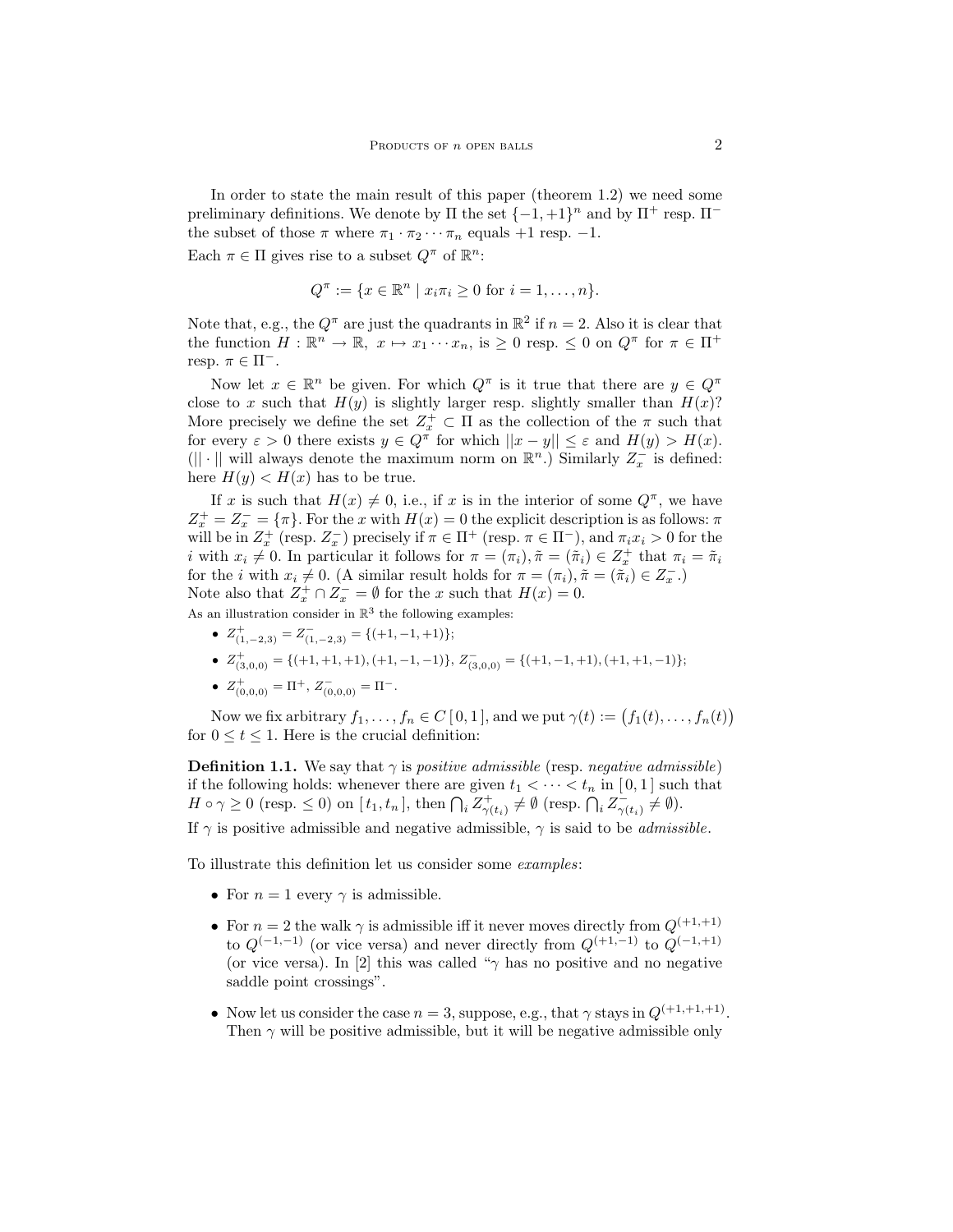if it does not move to three linearly independent directions on subintervals where  $H \circ \gamma = 0$ . For example, a walk that moves on straight lines from  $(1, 0, 0)$  to  $(0, 0, 0)$  to  $(0, 1, 0)$  to  $(0, 0, 0)$  to  $(0, 0, 1)$  is not negative admissible.

Our main result (that generalizes the characterization in [2] for the case  $n = 2$ ) reads as follows:

**Theorem 1.2.** Let  $f_1, \ldots, f_n \in C[0,1]$  be given. Then the following assertions are equivalent:

(i)  $f_1 \cdot f_2 \cdots f_n$  lies in the interior of  $B_{\varepsilon}(f_1) \cdot B_{\varepsilon}(f_2) \cdots B_{\varepsilon}(f_n)$  for every  $\varepsilon > 0$ . (ii) The associated walk  $\gamma : t \mapsto (f_1(t), \ldots, f_n(t))$  is admissible.

The proof will be given in section 3 after the introduction of some further definitions and the verification of some preliminary results in *section* 2. The idea will be to show a more precise variant of the theorem by induction on  $n$ . By this variant we will be able to derive properties of  $\gamma$  on [0, 1] from properties of  $\gamma$  on the subintervals of appropriate partitions of [0, 1].

In section 4 we prove that in the space of complex-valued functions on  $[0,1]$ products of open sets are always open, and finally, in section 5 , one finds some consequences of the main theorem and some concluding remarks.

#### 2. Preliminaries

# A translation of the problem: "walk the dog"

First we note that "for every positive  $\varepsilon$  the function  $f_1 \cdots f_n$  lies in the interior of  $B_{\varepsilon}(f_1)\cdots B_{\varepsilon}(f_n)$ " just means that for  $\varepsilon > 0$  there is a  $\tau_0 > 0$  such that for every  $\tau \in C[0,1]$  with  $||\tau|| \leq \tau_0$  there exists a continuous  $d: [0,1] \to \mathbb{R}^n$ such that  $||d(t)|| \leq \varepsilon$  and  $H(\gamma(t) + d(t)) = H \circ \gamma(t) + \tau(t)$  for every  $t \in [0, 1]$ : if  $\gamma$  is considered as your walk in  $\mathbb{R}^n$ , then your "dog" – its position at time t is  $(\gamma + d)(t)$  – can move such that it is always  $\varepsilon$ -close to you, and its "height above sea level"  $H((\gamma + d)(t))$  relative to yours (which is  $H(\gamma(t))$ ) can be prescribed as  $\tau(t)$  arbitrarily provided it is uniformly small.

A lemma concerning the  $Z_x^+$  and the  $Z_x^-$ 

We fix  $f_1, \ldots, f_n$ , and  $\gamma$  is defined as before. The investigations to come are rather technical, and as in [2] it will be helpful to have an appropriate visualization.

In section 1 we have defined what it means that  $\gamma$  is admissible. We will need some consequences of this property.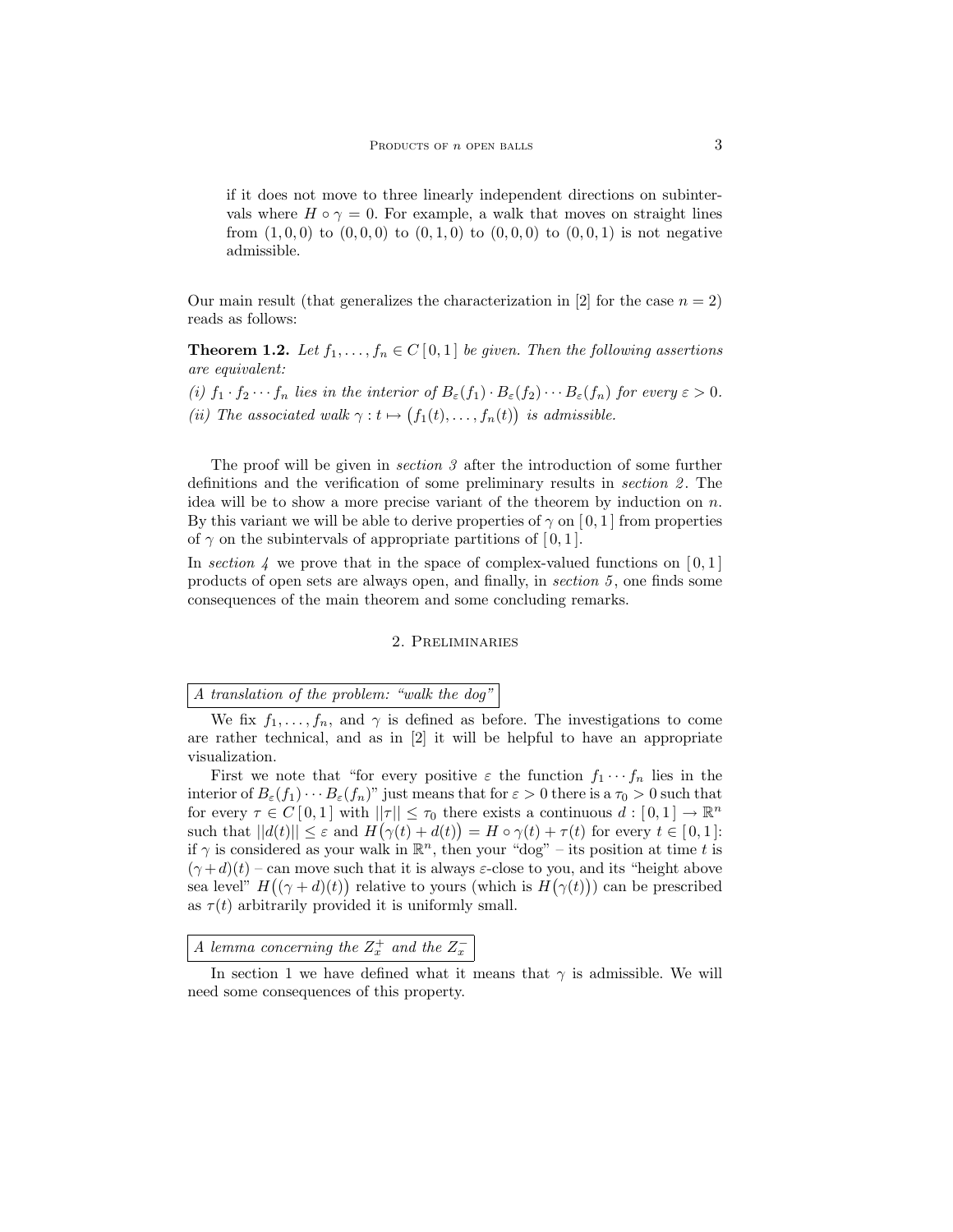**Lemma 2.1.** Suppose that  $\gamma$  is admissible.

(i) If  $H \circ \gamma \geq 0$  on some subinterval  $[a, b]$ , then  $\bigcap_{a \leq t \leq b} Z^+_{\gamma(t)} \neq \emptyset$ . If, in addition, there is a  $t \in [a, b]$  with  $H \circ \gamma(t) > 0$  then  $\bigcap_{a \leq t \leq b} Z_{\gamma(t)}^+$  is a singleton.

(ii) If  $H \circ \gamma \leq 0$  on some subinterval  $[a, b]$ , then  $\bigcap_{a \leq t \leq b} Z_{\gamma(t)}^- \neq \emptyset$ .

If, in addition, there is a  $t \in [a, b]$  with  $H \circ \gamma(t) < 0$  then  $\bigcap_{a \leq t \leq b} Z_{\gamma(t)}^-$  is a singleton.

(iii) If  $H \circ \gamma = 0$  on some subinterval  $[a, b]$ , then there are  $\pi = (\pi_i), \tilde{\pi} = (\tilde{\pi}_i)$ such that  $\pi$  belongs to all  $Z^+_{\gamma(t)}$  and  $\tilde{\pi}$  belongs to all  $Z^-_{\gamma(t)}$  for  $t \in [a, b]$ . If i is an index such that  $\pi_i \neq \tilde{\pi}_i$  then  $f_i$  (the i'th component of  $\gamma$ ) vanishes on [a, b]. Note that such i exist since  $Z_x^+ \cap Z_x^- = \emptyset$  whenever  $H(x) = 0$ .

*Proof.* (i) Consider  $J_i := f_i([a, b])$  for  $i = 1, ..., n$ . The  $J_i$  are compact subintervals of  $\mathbb{R}$ , we claim that 0 is never contained as an interior point. In fact, if the product  $f_i(t) f_i(t')$  would be negative for some  $i, t, t'$ , we would have  $Z_{\gamma(t)}^+ \cap Z_{\gamma(t')}^+ = \emptyset$  (since for  $\pi \in \Pi^+$  the *i*'th component cannot be positive and negative at the same time). This would contradict the assumption that  $\gamma$ is positive admissible. Let  $\Delta$  be the collection of i where  $J_i$  is not the interval [0,0]. Choose  $t_i$  for these i such that  $f_i(t_i) \neq 0$ .

If  $\Delta$  is a proper subset of  $\{1, \ldots, n\}$  we are already done: we define  $\pi_i$  for  $i \in \Delta$  such that  $\pi_i f_i(t_i) > 0$ , and the remaining  $\pi_i$  are chosen in such a way that  $\pi \in \Pi^+$ . Then  $\pi$  will lie in all  $Z^+_{\gamma(t)}$  for  $a \leq t \leq b$ .

Now suppose that  $\Delta = \{1, \ldots, n\}$ . Since  $\gamma$  is positive admissible there is a  $\pi$ in  $\bigcap_i Z^+_{\gamma(t_i)}$ . It lies in  $\Pi^+$  and it must have the property that  $\pi_i f_i(t_i)$  is strictly positive for all *i*. Therefore  $\prod f_i(t_i) > 0$ . Since  $J_i$  does not have 0 as an interior point it follows that  $f_i(t_i)f_i(t) \geq 0$  for all  $t \in [a, b]$ , and this implies that a  $\pi$ which lies in all  $Z_{\gamma(t_i)}^+$  must also lie in  $Z_{\gamma(t)}^+$  for arbitrary  $t \in [a, b]$ .

The second part of the assertion is clear since  $Z_x^+$  contains just one element if  $H(x) \neq 0$ .

(ii) This can be proved in a similar way.

(iii) By (i) and (ii) it is clear that  $\pi$  and  $\tilde{\pi}$  with the desired properties exist. Now let *i* be such that  $\pi_i \neq \tilde{\pi}_i$ . With the notation of the proof of (i) we claim that the interval  $J_i$  equals [0,0]. Otherwise, if  $J_i$  would contain stricly positive (resp. strictly negative) elements,  $\pi_i$  and similarly  $\tilde{\pi}_i$  would both be +1 (resp. −1).

### Canonical positions

Suppose that someone stays during his or her walk at some time at  $x \in \mathbb{R}^n$ and that one has to find a position of the dog that is close to  $x$  and that has a prescribed H-value. There will be many of them, but it will be crucial for our investigations to have a canonical one.

We start with an x such that  $H(x) \neq 0$ . Then x lies in the interior of some  $Q^{\pi}$ : here  $\pi$  is uniquely determined, and  $Z_x^+ = Z_x^- = {\pi}$ . All components of x are different from zero.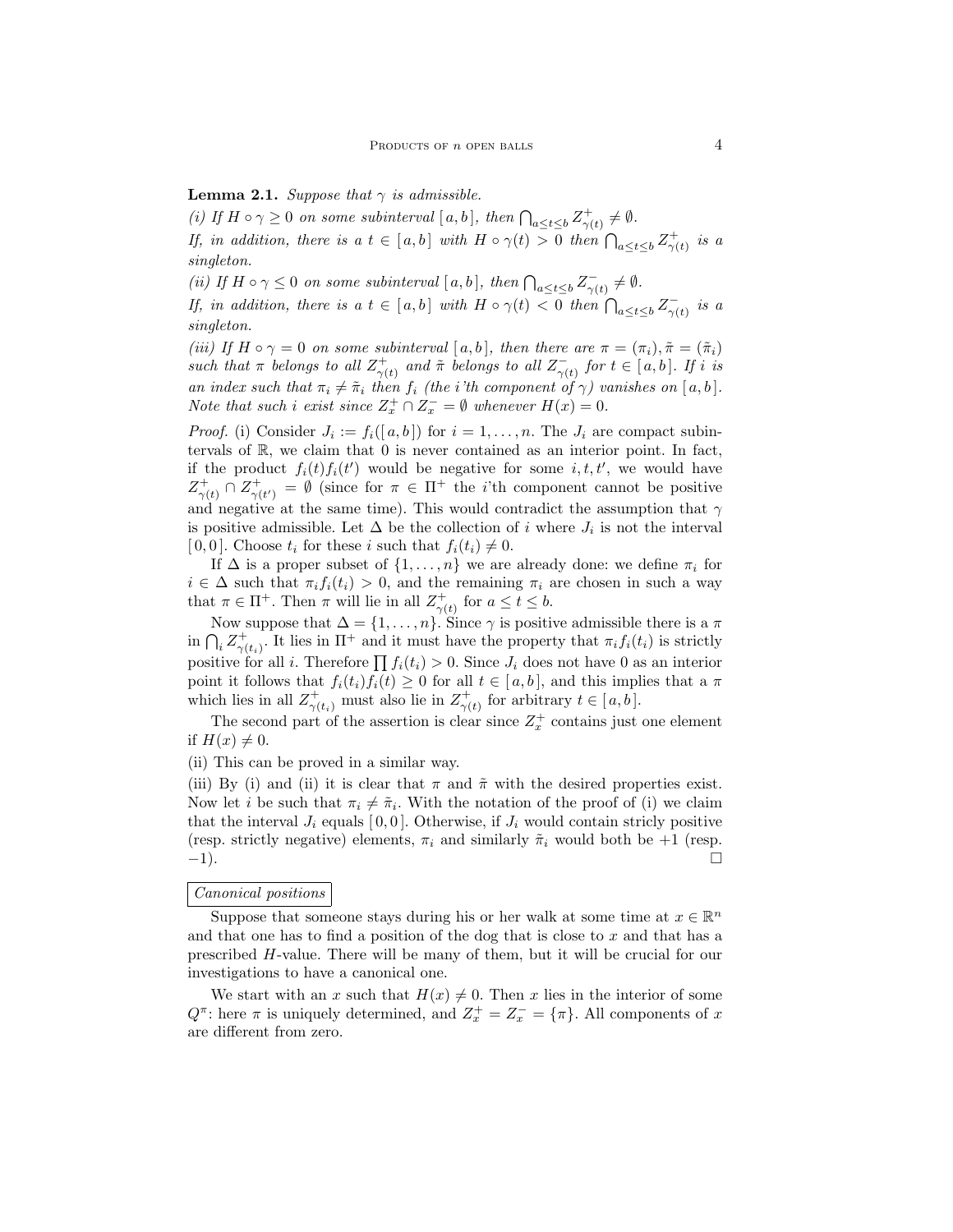We put  $y_s := (1 + s)x$ . The function  $s \mapsto H(y_s) = (1 + s)^n H(x)$  is strictly monotonic on  $]-1,\infty[$  (strictly increasing resp. decreasing if  $\pi \in \Pi^+$  resp.  $\pi \in$  $\Pi^-$ ). Its range is  $] 0, \infty[$  or  $] -\infty, 0[$  and we can conclude that for  $|\alpha| < |H(x)|$ there is a unique  $s_{\alpha}$  such that  $H(y_{s_{\alpha}}) = (1 + s_{\alpha})^n H(x) = H(x) + \alpha$ . We will denote this  $y_{s_\alpha}$  by  $W(x, \pi, \alpha)$ : this is our canonical choice.

Next we consider an x such that  $H(x) = 0$  and a pair  $(\pi, \tilde{\pi}) \in Z_x^+ \times Z_x^-$ . (Note that such pairs always will exist.) Let  $\Delta$  be the nonvoid set of indices i where  $\pi_i \neq \tilde{\pi}_i$ . It is obvious that the cardinality l of  $\Delta$  is an odd number and that  $x_i = 0$  for  $i \in \Delta$ .

Let  $\varepsilon > 0$  be so small that  $\varepsilon \leq |x_i|$  for all i such that  $x_i \neq 0$ . Then define, for  $|s| \leq \varepsilon$ , a vector  $y_s$  as follows. For the *i* such that  $x_i \neq 0$  we put  $(y_s)_i = x_i$ , for the  $i \in \Delta$  the value of  $(y_s)_i$  is s, and for the remaining i (i.e., the i where  $x_i = 0$  and  $\pi_i = \tilde{\pi}_i$ , if there are any) we define  $(y_s)_i := \varepsilon \pi_i (= \varepsilon \tilde{\pi}_i)$ . Then  $H(y_s) = c \cdot s^l$ , where c is a constant with  $|c| \geq \varepsilon^{n-l}$ . Since l is odd, the function  $s \mapsto H(y_s), |s| \leq \varepsilon$ , is strictly monotonic, and its range contains at least the interval  $[-\varepsilon^n, \varepsilon^n]$ . Thus, for  $|\alpha| \leq \varepsilon^n$ , there is a uniquely determined s such that  $H(y_s) = \alpha$ . This y<sub>s</sub> will be denoted by  $W_{\varepsilon}(x, \pi, \tilde{\pi}, \alpha)$ . (Note that this vector will only depend on  $\varepsilon$  if there are  $i \notin \Delta$  with  $x_i = 0$ .)

It is obvious that  $W_{\varepsilon}(x, \pi, \tilde{\pi}, \alpha)$  is  $\varepsilon$ -close to x for the  $\alpha$  under consideration. This will be – depending on  $\pi$ ,  $\tilde{\pi}$  – our canonical choice for a y such that  $H(y)$  =  $H(x) + \alpha$  in the case  $H(x) = 0$ .

# Types, admissible pairs, and pep

Let  $[a, b]$  a nontrivial interval and  $\phi : [a, b] \to \mathbb{R}$  a continuous function<sup>1</sup>. If  $\phi$  is identically zero we will say that  $\phi$  is of type  $T(0)$ .

If this is not the case we distinguish several cases. If  $\phi(a) \neq 0$  we say that  $\phi$ is of left type u. Suppose that  $\phi(a) = 0$ , but  $\phi$  vanishes on no neighbourhood of a. There are three possibilities for the behaviour of  $\phi$ :

- 1. There is a  $\delta_0 > 0$  such that  $\phi \geq 0$  on  $[a, a + \delta_0]$ , and for every  $\delta > 0$  there exists a  $t \in [a, a + \delta]$  with  $\phi(t) > 0$ .
- 2. There is a  $\delta_0 > 0$  such that  $\phi \leq 0$  on  $[a, a + \delta_0]$ , and for every  $\delta > 0$  there exists a  $t \in [a, a + \delta]$  with  $\phi(t) < 0$ .
- 3. For every  $\delta > 0$  there exist  $t, t' \in [a, a + \delta]$  with  $\phi(t) > 0$  and  $\phi(t') < 0$ .

We will say that  $\phi$  is of left type + resp. – resp.  $\pm$  if "1." resp. "2." resp. "3." holds. The right types u (if  $\phi(b) \neq 0$ ) and  $+$ ,  $-$ ,  $\pm$  (when  $\phi(b) = 0$ , but  $\phi$  vanishes on no neighbourhood of  $b$ ) are defined similarly.

 $\phi$  is said to be of type  $T(T_1, T_2)$  on [a, b] if  $\phi$  is of left type  $T_1 \in \{u, +, -, \pm\}$ and of right type  $\mathcal{T}_2 \in \{u, +, -, \pm\}$ . It should be clear that for every  $\phi$  precisely one of the following 50 situation occurs:

<sup>&</sup>lt;sup>1</sup>We will need the following classification only in the case when  $\phi$  is the restriction of  $H \circ \gamma$ to certain subintervals.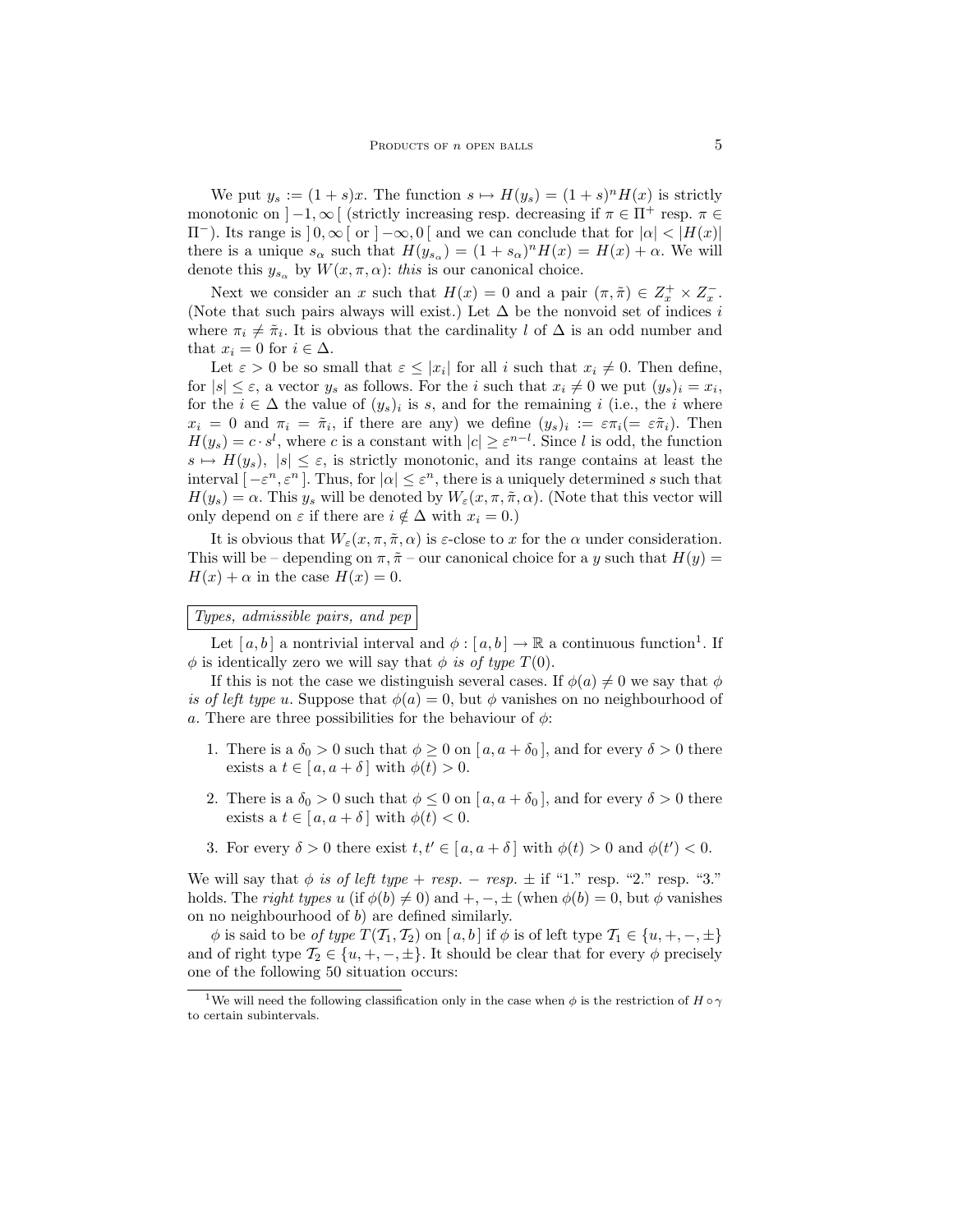- $\phi$  is of type  $T(0)$  on  $[a, b]$ .
- $\phi$  is of some type  $T(T_1, T_2)$  on [a, b].
- There is  $a' \in [a, b]$  such that  $\phi$  is of type  $T(0)$  on  $[a, a']$  and of some type  $T(T_1, T_2)$  on [a', b]. (Note that in this case  $T_1$  must be in the subset  $\{+,-,\pm\}.$  Similar restrictions apply to  $\mathcal{T}_2$  in the next and to both  $\mathcal{T}_1$  and  $\mathcal{T}_2$  in the last case.)
- There is  $b' \in [a, b]$  such that  $\phi$  is of type  $T(0)$  on  $[b', b]$  and of some type  $T(\mathcal{T}_1, \mathcal{T}_2)$  on [a,b'].
- There are  $a', b' \in ] a, b [$  with  $a' < b'$  such that  $\phi$  is of type  $T(0)$  on  $[a, a']$ and on  $[b', b]$  and of some type  $T(T_1, T_2)$  on  $[a', b']$ .

In our case properties of the function  $\phi = H \circ \gamma$  will be crucial, and depending on the type of this function we would like to be able to choose the starting and final position of the "walk of the dog", i.e., the vectors  $\gamma(a)+d(a)$  and  $\gamma(b)+d(b)$ in a canonical way in certain  $Q^{\pi_a} \cup Q^{\tilde{\pi}_a}$  (at a) and in certain  $Q^{\pi_b} \cup Q^{\tilde{\pi}_b}$  (at b), where  $(\pi_a, \tilde{\pi}_a) \in Z_{\gamma(a)}^+ \times Z_{\gamma(a)}^-$  and  $(\pi_b, \tilde{\pi}_b) \in Z_{\gamma(b)}^+ \times Z_{\gamma(b)}^-$ , respectively. For example, if  $\mathcal{T}_1 = +$ , then for a distinguished  $\pi \in Z^+_{\gamma(a)}$  and all  $\tilde{\pi} \in Z^-_{\gamma(a)}$  we want to choose the starting position of the dog in a canonical way in  $Q^{\pi} \cup Q^{\tilde{\pi}}$ .

To make this precise we need some further definitions. Let  $\gamma : [0,1] \to \mathbb{R}^n$  be admissible and  $[a, b] \subset [0, 1]$ . We suppose that  $H \circ \gamma$  is of some type  $T(\mathcal{T}_1, \mathcal{T}_2)$ on [a, b]. We define sets of left (resp. right) admissible pairs  $(\mathcal{A}_{\mathcal{T}_1}^l$  resp.  $\mathcal{A}_{\mathcal{T}_2}^r)$  as follows.

- If  $\mathcal{T}_1 = u$ , then  $\mathcal{A}_u^l := \{(\pi, \pi)\}\$ , where  $\pi$  is the unique vector such that  $\gamma(a)$  lies in the interior of  $Q^{\pi}$ .
- Let  $\mathcal{T}_1 = +$ . By definition there is a  $\delta_0 > 0$  such that  $H \circ \gamma$  is nonnegative on  $[a, a + \delta_0]$ , and since  $H \circ \gamma$  is strictly positive at some point in  $[a, a + \delta_0]$ there is a unique  $\pi_0$  such that  $\bigcap_{a \leq t \leq a+\delta_0} Z^+_{\gamma(t)}$  (cf. lemma 2.1(i)). We put  $\mathcal{A}^l_+ := \{ (\pi_0, \tilde{\pi}) \mid \tilde{\pi} \in Z^-_{\gamma(a)} \}.$
- Similarly, if  $\mathcal{T}_1 = -$ , we know that  $\bigcap_{a \leq t \leq a+\delta_0} \mathcal{Z}^-_{\gamma(t)} = {\{\tilde{\pi}_0\}}$  for a sufficiently small  $\delta_0$  and a unique  $\tilde{\pi}_0$ . In this case we put  $\mathcal{A}^l_- := \{(\pi, \tilde{\pi}_0) \mid \pi \in$  $Z_{\gamma(a)}^{+}$ .
- It remains to consider the case  $\mathcal{T}_1 = \pm$ . Then we define  $\mathcal{A}^l_{\pm} := Z^+_{\gamma(a)} \times Z^-_{\gamma(a)}$ .
- The right admissible pairs  $\mathcal{A}_{\mathcal{T}_2}^r$ , are defined in a similar way.

We now turn to "*pep*" the possibility to choose *prescribed end points*, i.e. the positions at  $t = a$  and at  $t = b$ , for the walk of the dog. As before,  $\gamma$  is supposed to be admissible.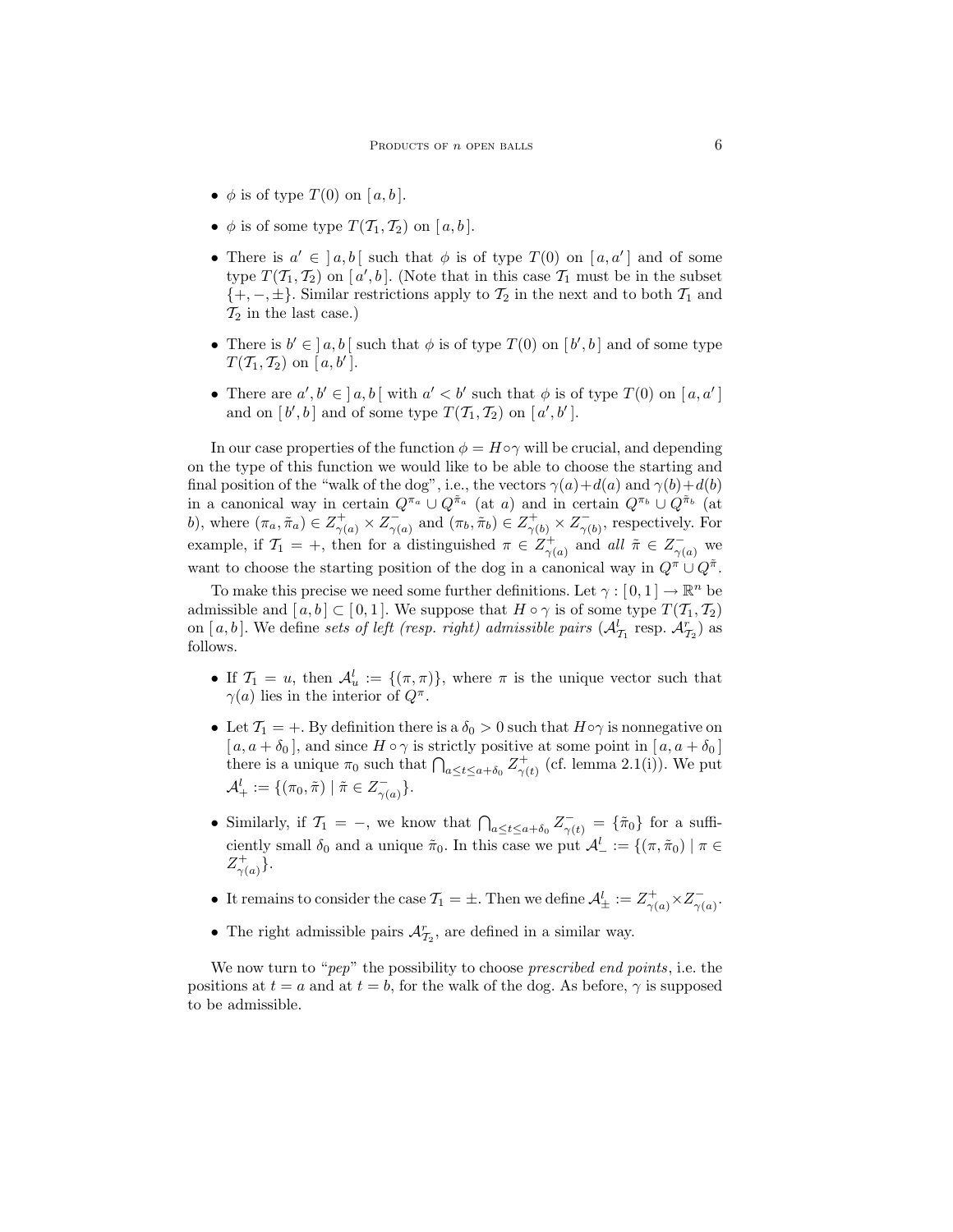**Definition 2.2.** Suppose that  $H \circ \gamma|_{[a,b]}$  is of type  $T(\mathcal{T}_1, \mathcal{T}_2)$  and  $\varepsilon_0 > 0$ . We will say that  $\gamma$  of type  $T^{\varepsilon_0}_{\text{pep}}(T_1, T_2)$  on  $[a, b]$  if the following holds.

There is a positive  $\varepsilon^* \leq \varepsilon_0$  such that for every  $\varepsilon \in (0,\varepsilon^*)$  one can find a  $\tau_0 > 0$ such that for arbitrary  $(\pi_a, \tilde{\pi}_a) \in \mathcal{A}_{\mathcal{T}_1}^l$  and  $(\pi_b, \tilde{\pi}_b) \times \mathcal{A}_{\mathcal{T}_2}^r$  and for every continuous  $\tau : [a, b] \to \mathbb{R}$  with  $||\tau|| \leq \tau_0$  there exists a continuous  $d : [a, b] \to \mathbb{R}^n$  such that

- $H(\gamma(t) + d(t)) = H(\gamma(t)) + \tau(t)$  and  $||d(t)|| \leq \varepsilon_0$  for  $t \in [a, b]$ .
- At a and at b the value of  $\gamma + d$  is defined in a canonical way:

$$
(\gamma + d)(a) = W_{\varepsilon}(\gamma(a), \pi_a, \tilde{\pi}_a, \tau(a))
$$
 resp.  $W((\gamma + d)(a), \pi_a, \tau(a))$ 

if  $\mathcal{T}_1 \in \{+, -, \pm\}$  resp.  $\mathcal{T}_1 = u$ , and

$$
(\gamma + d)(b) = W_{\varepsilon}(\gamma(b), \pi_b, \tilde{\pi}_b, \tau(b))
$$
 resp.  $W((\gamma + d)(b), \pi_b, \tau(b))$ 

if  $\mathcal{T}_2 \in \{+, -, \pm\}$  resp.  $\mathcal{T}_2 = u$ .

If this is true for every  $\varepsilon_0 > 0$  we will say that  $\gamma$  is of type  $T_{\text{pep}}(T_1, T_2)$ 

The answer to this question will be crucial for our investigations. We will prove three results that hold in general.

Later we will consider situations where  $0 \le a \le b \le c \le d \le 1$  are given,  $H \circ \gamma$  is of some type  $T_{\text{pep}}$  on [a, b] and on [c, d] and vanishes on [b, c]. How can one fill the gap between b and c for the walk of the dog if there are walks on  $[a, b]$ and  $[c, d]$  that are provided by the *pep*-condition? The following proposition will enable us to do this.

**Proposition 2.3.** Suppose that  $\gamma = (f_1, \ldots, f_n)$  is admissible and that  $H \circ \gamma$  is of type  $T(0)$  on [a, b]. We assume that  $\pi = (\pi_i) \in \bigcap_{a \leq t \leq b} Z^+_{\gamma(t)}$  and  $\tilde{\pi} = (\tilde{\pi}_i) \in$  $\bigcap_{a \leq t \leq b} Z_{\gamma(t)}^{-}$  are given<sup>2</sup>. Then, for every  $\varepsilon > 0$ , one can find a  $\tau_0 > 0$  such that for every continuous  $\tau : [a, b] \to \mathbb{R}$  with  $||\tau|| \leq \tau_0$  there exists a continuous  $d : [a, b] \to \mathbb{R}^n$  such that

$$
(\gamma + d)(a) = W_{\varepsilon}(\gamma(a), \pi, \tilde{\pi}, \tau(a)), \ (\gamma + d)(b) = W_{\varepsilon}(\gamma(b), \pi, \tilde{\pi}, \tau(b)),
$$

and  $||d(t)|| \leq \varepsilon$  and  $H(\gamma(t) + d(t)) = \tau(t)$  for all  $t \in [a, b]$ .

*Proof.* Let  $\varepsilon > 0$  be given. Let us assume that  $\varepsilon$  is smaller than all  $|f_i(a)|$  where  $f_i(a) \neq 0$  and also smaller than all  $|f_i(b)|$  where  $f_i(b) \neq 0$ . (If necessary, replace  $\varepsilon$  by a smaller positive number.) Denote by  $\Delta$  the collection of i where  $\pi_i \neq \tilde{\pi}_i$ . For  $i \in \Delta$  the function  $f_i$  vanishes on [a, b] (cf. the proof of lemma 2.1(iii)), and the number  $l$  of elements in  $\Delta$  is odd.

<sup>&</sup>lt;sup>2</sup>Note that by lemma  $2.1(iii)$  such pairs exist.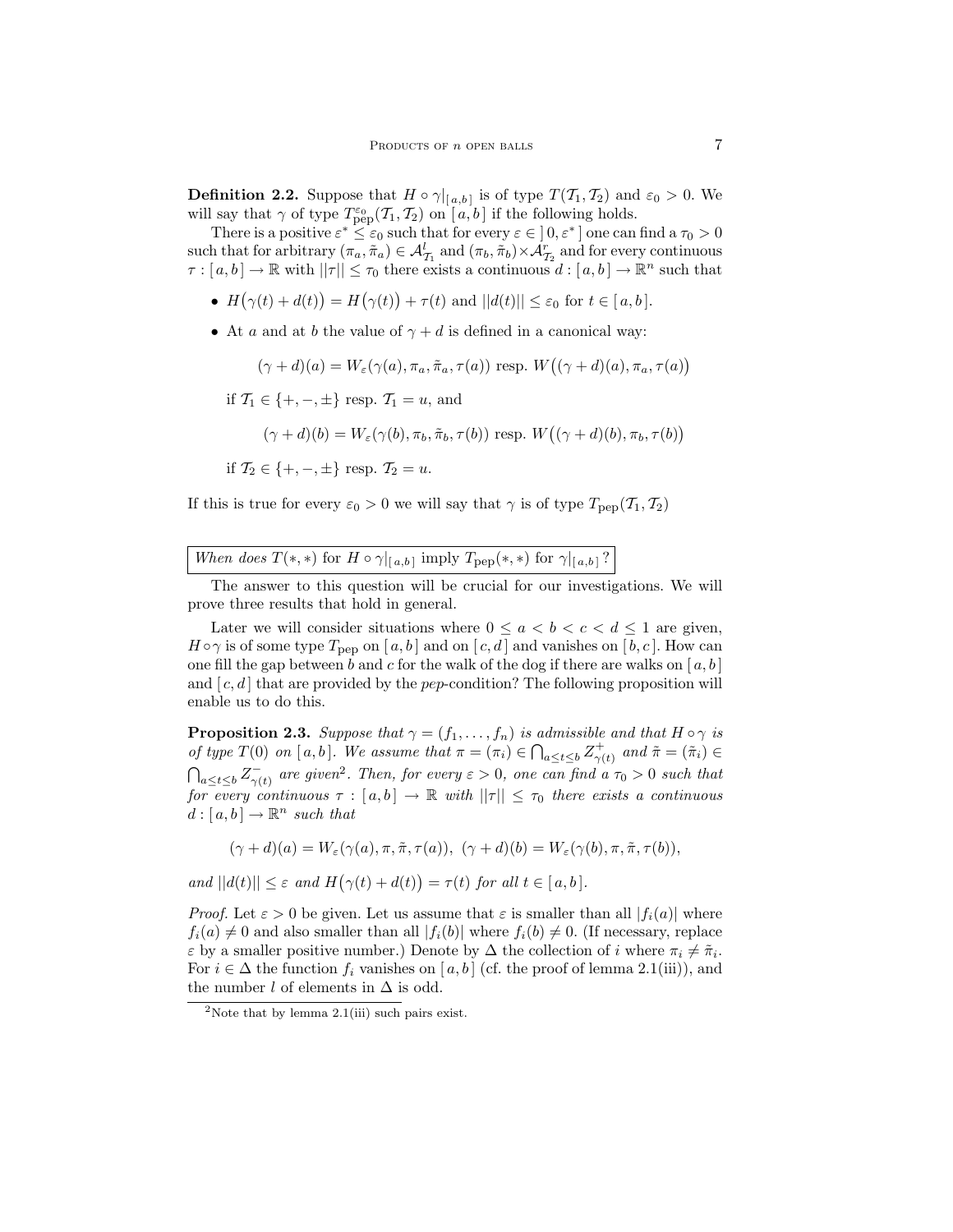The following construction makes use of the  $W_{\varepsilon}$  above. As a first step we pass to slight perturbations of the  $f_i$  for  $i \notin \Delta$ .

Let an  $i \notin \Delta$  be given. Then  $\pi_i = \tilde{\pi}_i$ , and the function  $f_i \pi_i$  is nonnegative on [ $a, b$ ]. We define  $g_i : [a, b] \to \mathbb{R}$  by  $g_i(t) := f_i(t)$ , if  $|f_i(t)| \geq \varepsilon$  and by  $g_i(t) := \varepsilon \pi_i$ otherwise.  $g_i$  is continuous and it is  $\varepsilon$ -close to  $f_i$ . We have  $g_i(a) = f_i(a)$  if  $f_i(a) \neq 0$  and  $f_i(a) = \varepsilon \pi_i$  otherwise, and, similarly,  $g_i(b) = f_i(b)$  if  $f_i(b) \neq 0$ and  $f_i(b) = \varepsilon \pi_i$  otherwise. For the  $i \in \Delta$  we put  $g_i := f_i = 0$ .

Now let  $\tau : [a, b] \to \mathbb{R}$  be continuous such that  $||\tau|| \leq \tau_0 := \varepsilon^n$ . We will define a walk that stays  $\varepsilon$ -close to  $\gamma$  on [a, b], for which the H-value at time t is just  $\tau(t)$ , and for which the endpoints are the prescribed canonical points as claimed.

For  $t \in [a, b]$  we put

$$
P_{\varepsilon}(t, \pi, \tilde{\pi}, \tau) := W_{\varepsilon}(G(t), \pi, \tilde{\pi}, \tau(t))),
$$

where  $G(t) := (g_1(t), \ldots, g_n(t)).$ 

The map  $P_{\varepsilon}(\cdot, \pi, \tilde{\pi}, \tau)$  has the following properties:

- It is continuous since it can explicitly described by using roots and scalar products.
- $P_{\varepsilon}(a, \pi, \tilde{\pi}, \tau) = W_{\varepsilon}(\gamma(a), \pi, \tilde{\pi}, \tau(a)).$

This makes use of the following fact that is an immediate consequence of the definition (we use the notation in the paragraph where "canonical positions" have been introduced): Suppose that  $H(x) = 0$ . If  $y \in \mathbb{R}^n$  is such that  $x_i = y_i$  for  $i \in \Delta$  and for the i with  $x_i \neq 0$  and if  $y_i = \varepsilon \pi_i$  for the remaining i (if there are any), then  $W_{\varepsilon}(x, \pi, \tilde{\pi}, \alpha) = W_{\varepsilon}(y, \pi, \tilde{\pi}, \alpha)$  for  $\alpha \in [-\varepsilon^n, \varepsilon^n]$ .

- $P_{\varepsilon}(b, \pi, \tilde{\pi}, \tau) = W_{\varepsilon}(\gamma(b), \pi, \tilde{\pi}, \tau(b)).$
- $||\gamma(t)-P_{\varepsilon}(t,\pi,\tilde{\pi},\tau)|| \leq \varepsilon$  for  $t \in [a,b]$ ; this can be easily checked coordinatewise.
- $H(P_{\varepsilon}(t,\pi,\tilde{\pi},\tau))=\tau(t)$  for all t.

And this means that  $d := P_{\varepsilon}(\cdot, \pi, \tilde{\pi}, \tau) - \gamma$  behaves as desired.

It is possible to glue intervals together where  $\gamma$  is of some type  $T_{\text{pep}}$ . This is true in general and will be important later (cf. the proof of lemma 2.6 and of the main theorem in section 3). Here we will consider only a special case:

**Proposition 2.4.** Let  $\gamma$  be admissible and  $0 \le a < b < c \le 1$ . We assume that  $\gamma$  is of type  $T_{pep}(\mathcal{T}_1, u)$  on [a, b] and of type  $T_{pep}(u, \mathcal{T}_2)$  on [b, c]. Then  $\gamma$  is of type  $T_{pep}(\mathcal{T}_1, \mathcal{T}_2)$  on  $[a, c]$ .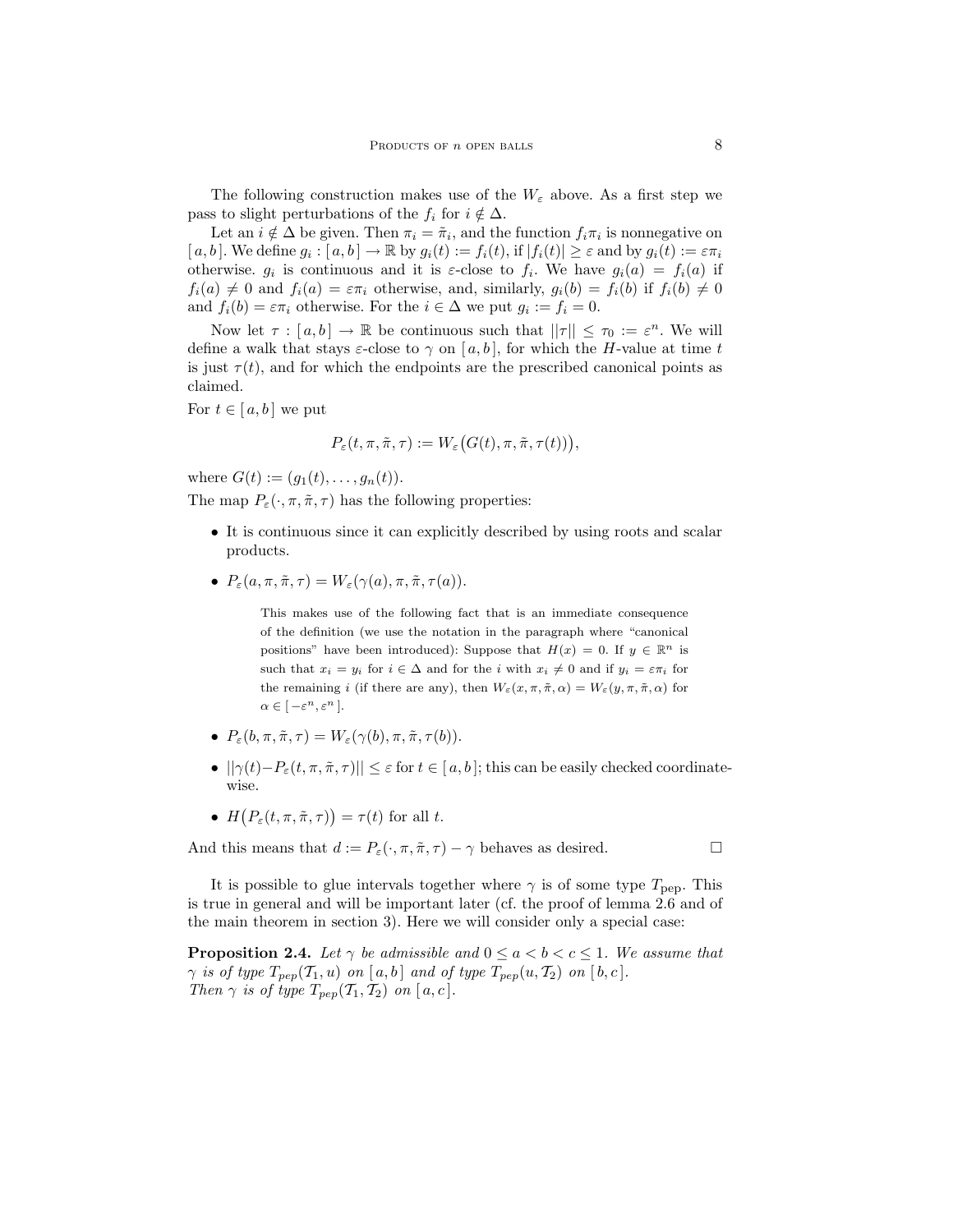*Proof.* If  $\varepsilon_0$  is a given positive number choose  $\varepsilon^*$  as the smaller of the  $\varepsilon^*$  that are appropriate for  $[a, b]$  and  $[b, c]$ . Let  $\varepsilon \in (0, \varepsilon^*]$  be given and  $\tau_0$  the smaller of the  $\tau_0$ 's for  $[a, b]$  and  $[b, c]$  for this  $\varepsilon$ .

Now let  $\tau : [a, c] \to \mathbb{R}$  with  $||\tau|| \leq \tau_0$  be prescribed. We find the desired walks  $d_1, d_2$  on [a, b] and on [b, c] by assumption: the  $\gamma + d_i$  are  $\varepsilon_0$ -close to  $\gamma$ , the H-value is  $H(\gamma) + \tau$ , and  $\gamma + d_i$  have both at b the value  $W(\gamma(b), \pi, \tau(b))$ , where  $\pi$  is the unique vector with  $\gamma(b) \in Q^{\pi}$ . Thus the walks can be glued together to produce a continuous walk with the desired properties that is defined on  $[a, c]$ . П

The next proposition concerns situations when the walk stays very close to  $0 \in \mathbb{R}^n$  on [a, b]. Then the "dog" can move rather freely: it has not to be in the same  $Q^{\pi}$  as  $\gamma$  provided its position is also close to zero. The proposition is prepared with the following lemma.

**Lemma 2.5.** Fix  $\varepsilon_0 > 0$  and  $[a, b] \subset [0, 1]$ . There are given x, y with  $||x||, ||y|| \le$  $\varepsilon_0$  and a continuous function  $\sigma : [a, b] \to \mathbb{R}$  with  $\sigma(a) = H(x)$  and  $\sigma(b) = H(y)$ and  $||\sigma|| \leq \varepsilon_0^n$ . We claim that in each of the following cases there is a continuous  $D = [D_{a,b;x,y;\sigma}) : [a,b] \to \mathbb{R}^n$  such that  $D(a) = x$ ,  $D(b) = y$ , and  $H(D(t)) = \sigma(t)$  and  $||D(t)|| \leq 2\varepsilon_0$  for every t.

(i) There is  $\pi \in \Pi$  such that x, y are in the interior of  $Q^{\pi}$ .

(ii) x resp. y lies in the interior of  $Q^{\pi}$  resp.  $Q^{\tilde{\pi}}$ , where  $\pi \in \Pi^{+}$ ,  $\tilde{\pi} \in \Pi^{-}$ .

(iii) There is a y<sub>0</sub> with  $H(y_0) = 0$  such that x lies in the interior of some  $Q^{\pi}$ with  $\pi \in Z_{y_0}^+$ ,  $\tilde{\pi} \in Z_{y_0}^-$ , and  $y = W_{\varepsilon}(y_0, \pi, \tilde{\pi}, \alpha)$ , where  $|\alpha| \leq \varepsilon_0^n$  and  $0 < \varepsilon \leq \varepsilon_0$ .

*Proof.* The translation is the following: one can move from x to y with arbitrarily prescribed H-value in these cases provided that this value is small enough.

(i) Without loss of generality we may assume that  $\pi = (1, \ldots, 1)$  which implies that  $H(x) > 0$ . The walk will be defined by putting together three subwalks  $D_1$ ,  $D_2$  and  $D_3$ : one from x to  $F := \{(\varepsilon_0, \ldots, \varepsilon_0, \alpha) \mid \alpha \in \mathbb{R}, \ |\alpha| \leq \varepsilon_0\}$ , one on F and a third one from  $F$  to  $y$ .

Choose  $a' \in [a, b]$  such that  $\sigma(t) \leq 2H(x)$  on  $[a, a']$  (note that  $\sigma$  is continuous and  $\sigma(a) = H(x) > 0$ .  $D_1(t)$  will be defined on this interval by

$$
(X_1(t),\ldots,X_{n-1}(t),s_t),
$$

where

$$
X_i(t) := ((a'-t)x_i + (t-a)\varepsilon_0)/(a'-a),
$$

and  $s_t$  is chosen such that  $H(D_1(t)) = \sigma(t)$ :

$$
s_t = \frac{\sigma(t)}{X_1(t) \cdots X_{n-1}(t)}.
$$

It is then clear that  $D_1$  is continuous and that  $D_1(a) = x$  and

$$
D_1(a') = (\varepsilon_0, \dots, \varepsilon_0, \sigma(a') / \varepsilon_0^{n-1})
$$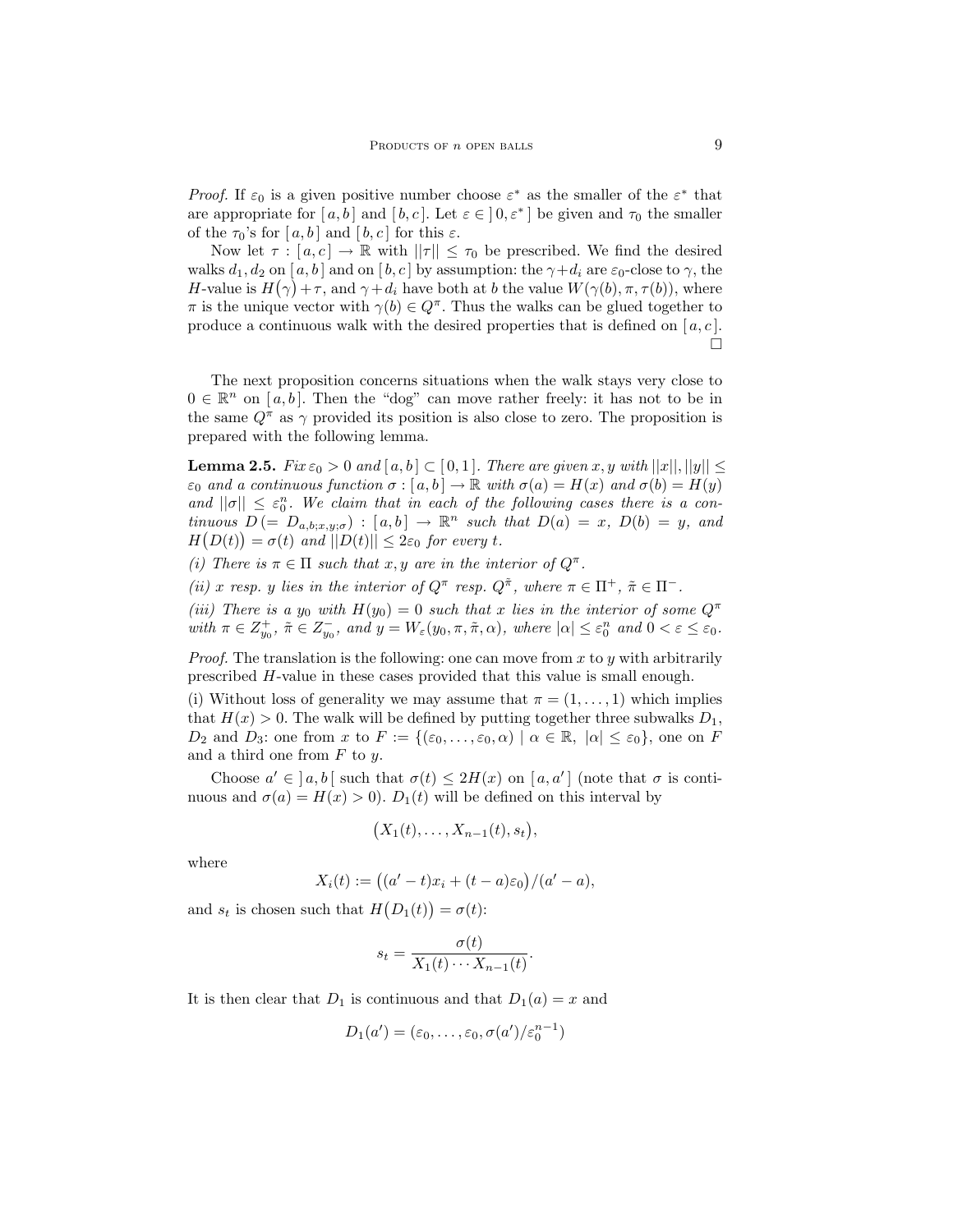hold. Also note that

$$
|s_t| = |\sigma(t)/(X_1(t)\cdots X_{n-1}(t))|
$$
  
\n
$$
\leq |\sigma(t)/x_1\cdots x_{n-1}|
$$
  
\n
$$
\leq |2H(x)/x_1\cdots x_{n-1}|
$$
  
\n
$$
= 2|x_n|.
$$

This proves that  $||D_1(t)|| \leq 2\varepsilon_0$  for all t.

Similarly we define a walk  $D_3$  from  $F$  to  $y$ . It is defined on some small interval  $[b', b]$  where  $a' < b' < b$ , the distance of the walk to zero is at most  $2\varepsilon_0$ , and the H-value at any time t is  $\sigma(t)$ .

It remains to fill the gap between  $a'$  and  $b'$ . We put

$$
D_2(t) := (\varepsilon_0, \ldots, \varepsilon_0, \sigma(t)/\varepsilon_0^{n-1}).
$$

This  $D_2$  connects the first two walks in a continuous way<sup>3</sup>, we have  $H \circ D_2 = \sigma$ , and the norm at every point of  $[a', b']$  is a most  $2\varepsilon_0$ . (In fact, it is even bounded by  $\varepsilon_0$ .)

(ii) Let  $\Delta$  be the set of i where  $\pi_i \neq \tilde{\pi}_i$ . This set is nonempty and its cardinality is an odd number. Without loss of generality we assume that  $\pi = (1, \ldots, 1)$  and that  $\Delta = \{1, \ldots, l\}$  with  $1 \leq l \leq n$ .

This time we first move from x to  $G_1$ , the set where the last  $n - l$  (if there are any) components equal  $\varepsilon_0$ , then to the subset  $G_2 \subset G_1$  of those vectors where the first  $l$  components coincide. The walk will stay on  $G_2$  for some time, and then it moves from  $G_2$  to  $G_1$  to y.

We start by choosing  $a' \in [a, b]$  such that

$$
(1 + \eta)^{-1}H(x) \le \sigma(t) \le (1 + \eta)H(x)
$$

on  $[a, a']$ ; here  $\eta$  is a positive number that will be fixed later. Select any  $a'' \in$  $a, a'$ [.

Between  $t = a$  and  $t = a''$  we will move from x to a point in  $G_1$ . This will be done as follows. With  $X_i(t) := ((a'' - t)x_i + (t - a)\varepsilon_0)/(a'' - a)$ , we select  $s_t$ such that

$$
D(t) := (s_t x_1, \dots, s_t x_l, X_{l+1}(t), \dots, X_n(t))
$$

satisfies  $H \circ D(t) = \sigma(t)$ . D is continuous, it connects x with a point in  $G_1$ , and the H-value is as desired. It stays also close to zero:

$$
|s_t| = \left| \sqrt[t]{\sigma(t)/(x_1 \cdots x_l X_{l+1}(t) \cdots X_n(t))} \right|
$$
  
\n
$$
\leq |\sqrt[t]{\sigma(t)/x_1 \cdots x_n}|
$$
  
\n
$$
\leq \sqrt[t]{1 + \eta},
$$

<sup>3</sup>Note that  $D_2(a') = D_1(a')$  and  $D_2(b') = D_3(b')$ .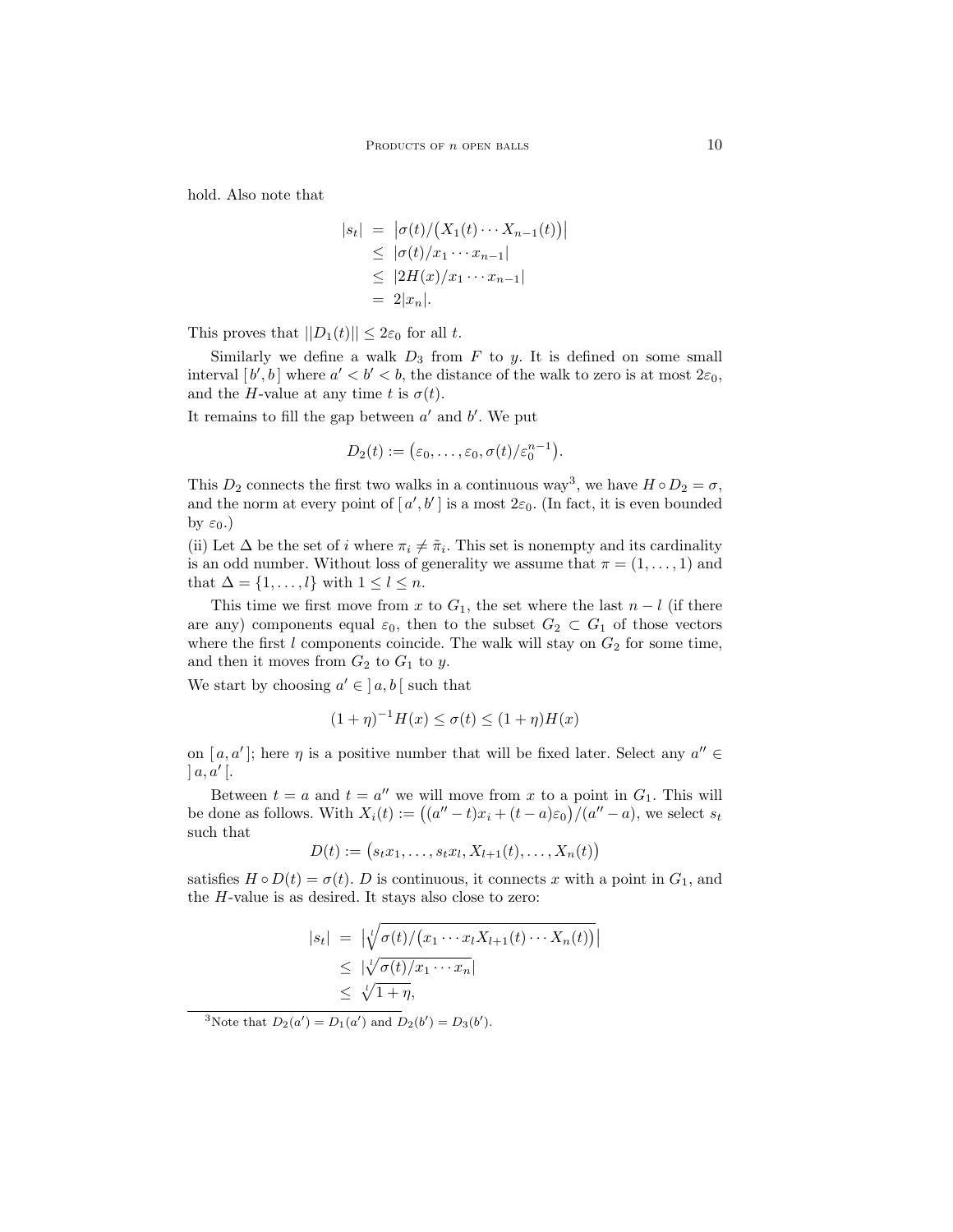and this implies that all components of  $D(t)$  are bounded by  $\varepsilon_0 \sqrt[t]{1 + \eta}$ .

Now we will move from  $\hat{x} = (\hat{x}_i) := D(a'')$  to a point in  $G_2$ . We choose  $s_0$  such that  $s_0^l \varepsilon^{n-l} = \sigma(a')$ , and this time we consider functions  $X_i$  that are defined by  $X_i(t) := ((a' - t)\hat{x}_i + (t - a'')s_0)/(a' - a'')$ . D will be defined on  $[a'', a']$  by

$$
D(t) := (s_t X_1(t), \ldots, s_t X_l(t), \varepsilon_0, \ldots, \varepsilon_0),
$$

where  $s_t$  is the unique number such that  $H \circ D(t) = \sigma(t)$ . (Such an  $s_t$  exists since  $l$  is odd.)

This walk satisfies  $H \circ D = \sigma$ , it only remains to prove that it stays close to zero.

For the proof we observe that  $\hat{x}_1 \cdots \hat{x}_l z^{n-l} = \sigma(a'') \geq \sigma(a)/(1+\eta)$ . Also  $s_0^l \varepsilon^{n-l} = \sigma(a') \ge \sigma(a)/(1+\eta)$  holds so that  $|X_1(t) \cdots X_l(t) \varepsilon_0^{n-l}| \ge |\sigma(a)|/(1+\eta)$ . (This follows from the inequality  $(1-t)c+td \leq c^{1-t}d^t$  for  $c, d > 0$ .) Consequently

$$
|s_t| = \left| \sqrt[t]{\sigma(t)/(X_1(t) \cdots X_l(t)\varepsilon_0^{n-l})} \right|
$$
  
\$\leq t/(1+\eta)\sigma(t)/\sigma(a)\$  
\$\leq t/(1+\eta)^2\$,

and we conclude that all components of all  $D(t)$  are bounded by  $\sqrt[t]{(1 + \eta)^3} \varepsilon_0$ . Thus it will suffice to put  $\eta := \sqrt[3]{2} - 1$  to guarantee that  $||D(t)|| \leq 2\varepsilon_0$ .

Similarly, the last part of the walk will move for t in a suitable interval  $[b', b]$ from some  $(s, \ldots, s, \varepsilon_0, \ldots, \varepsilon_0) \in G_2$  with  $H(s, \ldots, s, \varepsilon_0, \ldots, \varepsilon_0) = \sigma(b')$  to y, and it will meet a suitable  $\hat{y} \in G_1$  at some time  $t = b''$  between b' and b. The gap between  $a'$  and  $b'$  will be filled by the walk

$$
D(t) := (\sqrt[t]{\sigma(t)/\varepsilon_0^{n-l}}, \ldots, \sqrt[t]{\sigma(t)/\varepsilon_0^{n-l}}, \varepsilon_0, \ldots, \varepsilon_0).
$$

Note again that  $l$  is odd so that the definition applies also for the negative values of  $\sigma(t)$ .

The norm of  $D(t)$  is as desired also on  $[a', b']$  since  $|\sigma(t)/\varepsilon_0^{n-l}| \leq \varepsilon_0^l$ .

(iii) As before we assume that, without loss of generality,  $\pi = (1, \ldots, 1)$  and  $\tilde{\pi} =$  $(-1, \ldots, -1, 1, \ldots, 1)$ , where the number  $l \in \{1, \ldots, n\}$  of the entries  $-1$  is odd. By the definition of the canonical positions y has the form  $(s_y, \ldots, s_y, y_{l+1}, \ldots, y_n)$ where the  $y_{l+1}, \ldots, y_n$  are positive and bounded from below by  $\varepsilon$ . We also know that  $\alpha = H(y) = \sigma(b) = s_y^l y_{l+1} \cdots y_n$ .

To find a continuous walk D with  $H \circ D = \sigma$  we proceed as in the preceding proofs. First walk from x to some point in  $G_2$ , then the walk stays there until  $t =$ b', where  $b' < b$ . b' is chosen close to b in the following way. We know that  $|s_y| =$  $\left|\sqrt[i]{\sigma(b)/(y_{l+1}\cdots y_n)}\right| \leq \varepsilon_0$ , and we choose b' such that  $\left|\sqrt[i]{\sigma(t)/(y_{l+1}\cdots y_n)}\right| \leq$  $2\varepsilon_0$  for  $t \in [b', b]$ .

At  $t = b'$  the walk stays at a point  $\hat{y} := (s_0, \ldots, s_0, \varepsilon_0, \ldots, \varepsilon_0)$  with  $s_0^l \varepsilon_0^{n-l} =$  $\sigma(b')$  and  $|s_0| \leq \varepsilon_0$ . It remains to move to y.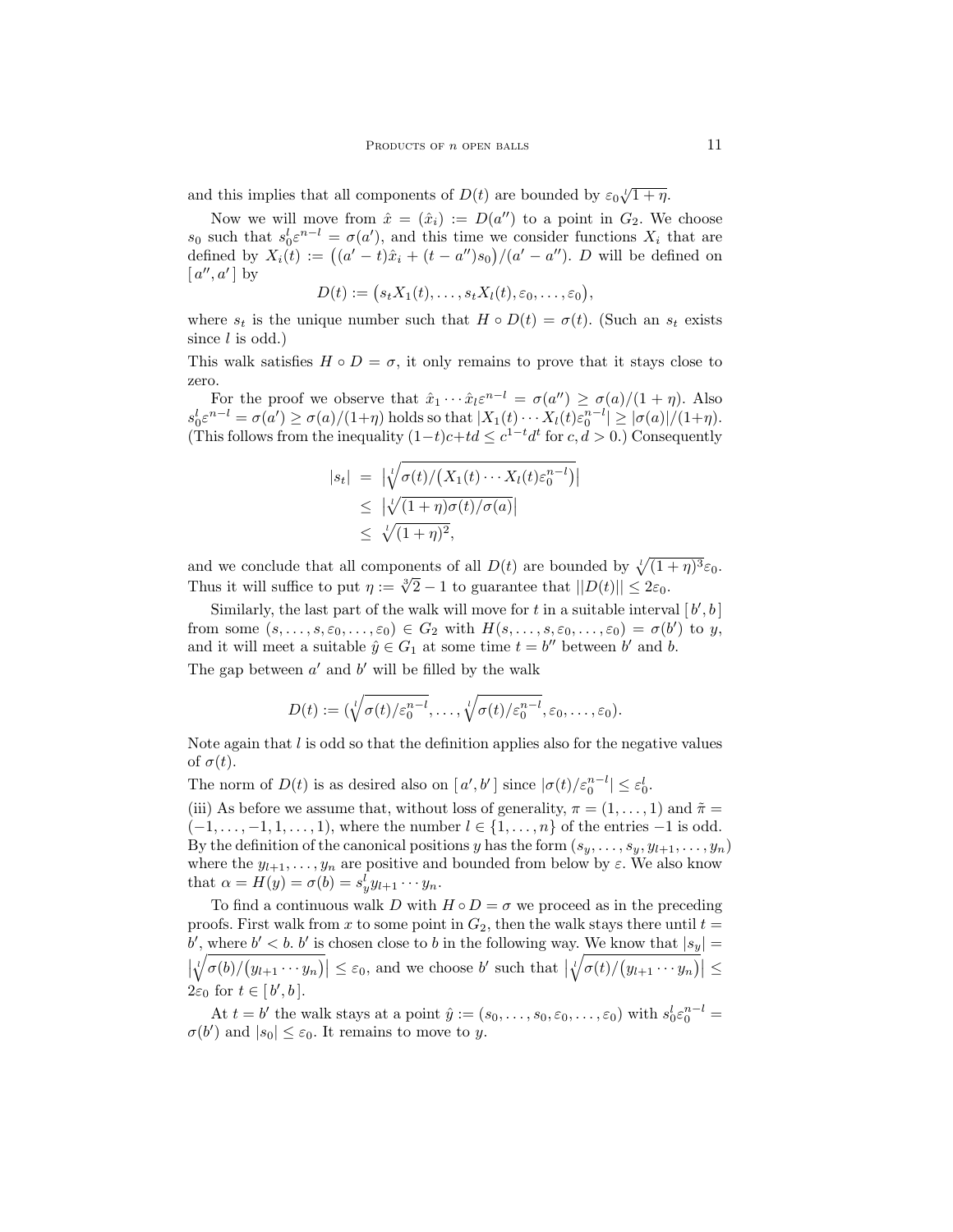We put  $Y_i(t) := ((b - t)\varepsilon_0 + (t - b')y_i)/(b - b')$  for  $i = l + 1, ..., n$ : the  $Y_i$ are continuous and they lie between  $y_i$  and  $\varepsilon_0$ . We define

$$
D(t) := (s_t, \ldots, s_t, Y_{l+1}(t), \ldots, Y_n(t)),
$$

where  $s_t$  is such that  $H \circ D(t) = \sigma(t)$ .

Then D is continuous, it connects  $\hat{y}$  with y, and the norm is small:

$$
|s_t| = \left| \sqrt[t]{\sigma(t)/(Y_{l+1}(t) \cdots Y_n(t))} \right|
$$
  
\n
$$
\leq \left| \sqrt[t]{\sigma(t)/(y_{l+1}(t) \cdots y_n(t))} \right|
$$
  
\n
$$
\leq 2\varepsilon_0.
$$

With these preparations it is now possible to show that the *pep* property can be guaranteed for walks that stay close to the origin.

**Proposition 2.6.** Let  $\varepsilon_0 > 0$  be given and suppose that  $||\gamma(t)|| < \varepsilon_0$  for  $t \in$ [a, b] and that  $H \circ \gamma$  has type  $T(T_1, T_2)$  on this subinterval. As before we assume that  $\gamma$  is admissible.

We claim that  $\gamma$  is of type  $T^{3\varepsilon_0}_{pep}(T_1, T_2)$  on  $[a, b]$ .

Proof. Suppose that our assertion has been shown for the following cases:

- 1.  $T(u, u)$ , and  $H \circ \gamma > 0$  on [a, b].
- 2.  $T(u, u)$ , and  $H \circ \gamma(a) > 0 > H \circ \gamma(b)$ .
- 3.  $T(u, +), H \circ \gamma(a) > 0$ , and  $H \circ \gamma \ge 0$  on  $[a, b]$ .
- 4.  $T(u, \pm)$ , and  $H \circ \gamma(a) > 0$ .

We claim that then we are done. In fact, if one considers  $\tilde{\gamma} = (-f_1, f_2, \ldots, f_n)$ , then the assertions 1., 2., 3, 4, applied to  $\tilde{\gamma}$  yield four new assertions for  $\gamma$ . For example, "4." for  $\tilde{\gamma}$  covers the case "  $T(u, \pm)$ , and  $H \circ \gamma(a) < 0$ " for  $\gamma$ . Similarly a proof for  $T(u,+)$  implies one for  $T(+, u)$ : simply pass from  $\gamma$  to  $t \mapsto \gamma(1-t)$ . One only has to note that with  $\gamma$  also  $\tilde{\gamma}$  and  $t \mapsto \gamma(1-t)$  are admissible.

However, there remain some other situations to be treated. Consider for example the case  $T(u, u)$  where  $H \circ \gamma(a)$  and  $H \circ \gamma(b)$  are strictly positive, but  $H \circ \gamma$  is negative at some point a' of [a, b]. We consider [a, a'] and [a', b] separately. There  $H \circ \gamma$  is of type  $T(u, u)$  for which the *pep* property is already known, and it remains to glue together the walks on these subintervals with the help of proposition 2.4. Similarly the cases  $T(+, +), T(+, -), \ldots$  can be reduced to the above assertions 1, 2, 3, 4, by choosing a suitable  $a' \in [a, b]$ and discussing the intervals  $[a, a']$  and  $[a', b]$  separately: the smaller of the  $\varepsilon^*$ associated with these subintervals will work for  $[a, b]$  in definition 2.2.

 $\Box$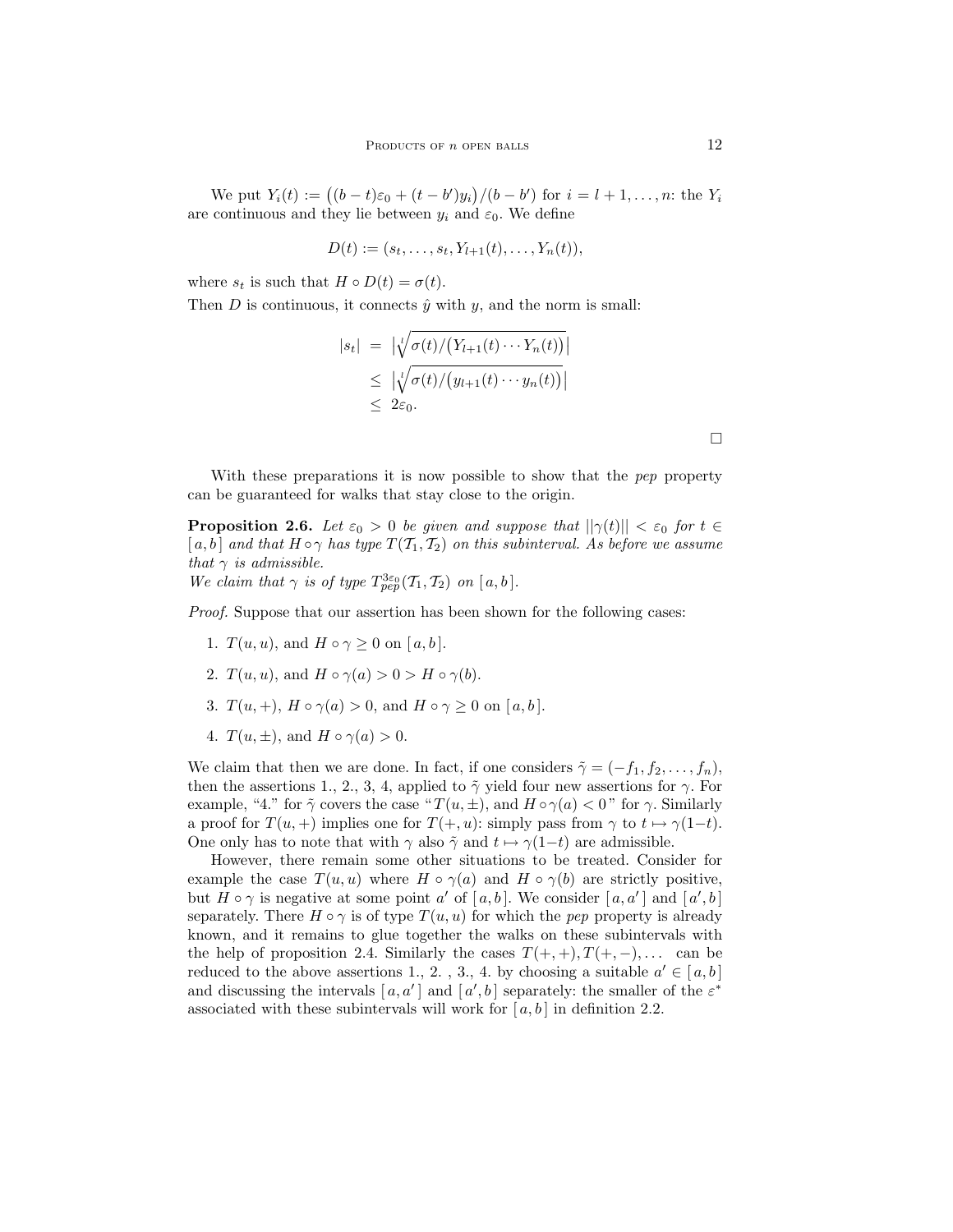ad 1.: We have to find a positive  $\varepsilon^* \leq 3\varepsilon_0$  with the properties described in definition 2.2. We claim that it suffices to choose  $\varepsilon^*$  such that  $||\gamma(t)|| + \varepsilon^* \leq \varepsilon_0$ for all  $t \in [a, b]$ .

To show that this choice is appropriate let a positive  $\varepsilon$  with  $\varepsilon \leq \varepsilon^*$  be given. We put  $\tau_0 := \varepsilon_0^n - (\varepsilon_0 - \varepsilon)^n$ . For a continuous  $\tau : [a, b] \to \mathbb{R}$  with  $||\tau|| \leq \tau_0$  we have to find a continuous walk d such that  $||d|| \leq 3\varepsilon_0$ ,  $H \circ (\gamma + d) = H \circ \gamma + \tau$ , and  $\gamma + d$  connects  $W(\gamma(a), \pi, \tau(a))$  with  $W(\gamma(b), \pi, \tau(b))$ ; here  $\pi$  is the unique vector such that  $\gamma(a), \gamma(b)$  is in the interior of  $Q^{\pi}$ . (It is a consequence of lemma 2.1(i) that it is the same  $\pi$  for  $\gamma(a)$  and for  $\gamma(b)$ .

We define  $\sigma := H \circ \gamma + \tau$  on  $[a, b], x := W(\gamma(a), \pi, \tau(a))$  and  $y := W(\gamma(b), \pi, \tau(b)).$ Since

$$
|\sigma(t)| \le |H(\gamma(t))| + |\tau(t)| \le (\varepsilon_0 - \varepsilon)^n + \tau_0 \le \varepsilon_0^n
$$

the assumptions of lemma 2.5(i) are satisfied. We find  $D = D_{a,b,x,y;\sigma}$  as in this lemma, and then it is clear that  $d := D - \gamma$  has the desired properties.

ad 2.: The proof is similar, this time lemma 2.5(ii) comes into play.

ad 3.: Here lemma 2.5(iii) will be used. Note first that  $Z_{\gamma(a)}^{+}$  is a singleton  $\{\pi\}$ so that  $\mathcal{A}_{\mathcal{T}_1}^l = \{(\pi, \pi)\}\.$  Since we assume that  $H \circ \gamma \geq 0$  we have  $\mathcal{A}_{\mathcal{T}_2}^r = \{(\pi, \tilde{\pi}) \mid \pi \in \mathcal{T}_1\}$  $\tilde{\pi} \in Z_{\gamma(b)}^-$ .

We define  $\varepsilon^*$  as in the proof of "1.", and additionally we assume that  $\varepsilon^*$  is so small that the absolute value of all components of  $\gamma(b)$  that are non-zero are bounded from below by  $\varepsilon^*$ . The claim is that this choice of  $\varepsilon^*$  is appropriate.

Let  $\varepsilon \in [0, \varepsilon^*]$  be given, we define  $\tau_0 := \varepsilon^n$ ; note that then also  $\varepsilon_0^n - (\varepsilon_0 - \varepsilon_0)$  $(\varepsilon)^n \geq \tau_0$ . Suppose that  $\tau : [a, b] \to \mathbb{R}$  is continuous with  $||\tau|| \leq \tau_0$ . We put  $\sigma := H \circ \gamma + \tau$  (defined on [a,b]),  $x := W(\gamma(a), \pi, \tau(a))$ ,  $y_0 := \gamma(b)$  and  $y := W_{\varepsilon}(y_0, \pi, \tilde{\pi}, \tau(b))$ . We note that this is possible since  $|\tau(b)| \leq \varepsilon^n$ . Lemma 2.5(iii) provides a path  $D_{a,b;x,y;\sigma}$  from x to y with  $||D|| \leq 2\varepsilon_0$ , and it is easy to check that  $d := D - \gamma$  satisfies  $||d|| \leq 3\varepsilon_0$ ,  $H \circ (\gamma + d) = H \circ \gamma + \tau$ , and at a and b the walk  $\gamma + d$  touches the canonical positions.

ad 4: Here a little trick will be necessary. We define  $\varepsilon$  and  $\tau_0$  as in the proof of ",1.", and we suppose, e.g., that  $H \circ \gamma(a) > 0$ . Let  $\tau$ ,  $\pi_1$ ,  $\pi_2$  and  $\tilde{\pi}$  be given, where

- $\tau$  is continuous and  $||\tau|| \leq \tau_0$ .
- $\pi_1$  is such that  $\gamma(a) \in Q^{\pi_1}$ .
- $\pi_2 \in Z_{\gamma(b)}^+$ ,  $\tilde{\pi} \in Z_{\gamma(b)}^-$ .

And we have to produce a walk  $\gamma + d$  that starts at  $x := W(\gamma(a), \pi_1, \tau(a)),$ that ends at  $y := W_{\varepsilon}(\gamma(b), \pi_2, \tilde{\pi}, \tau(b))$ , and that satisfies  $H \circ (\gamma + d) = H \circ \gamma + \tau$ .

The problem is that  $\pi_1$  might be different from  $\pi_2$ . But  $H \circ \gamma$  is of type " $\pm$ " at b so that we may choose  $a', b'$  with  $a < a' < b' < b$  such that  $H \circ \gamma(a') < 0 <$  $H \circ \gamma(b')$ . We decrease  $\tau_0$  (if necessary) such that  $H \circ \gamma(a') + \tau_0 < 0 < H \circ \gamma(b') - \tau_0$ . This guarantees that the function  $\sigma := H \circ \gamma + \tau$  is strictly negative at a' and strictly positive at  $b'$ .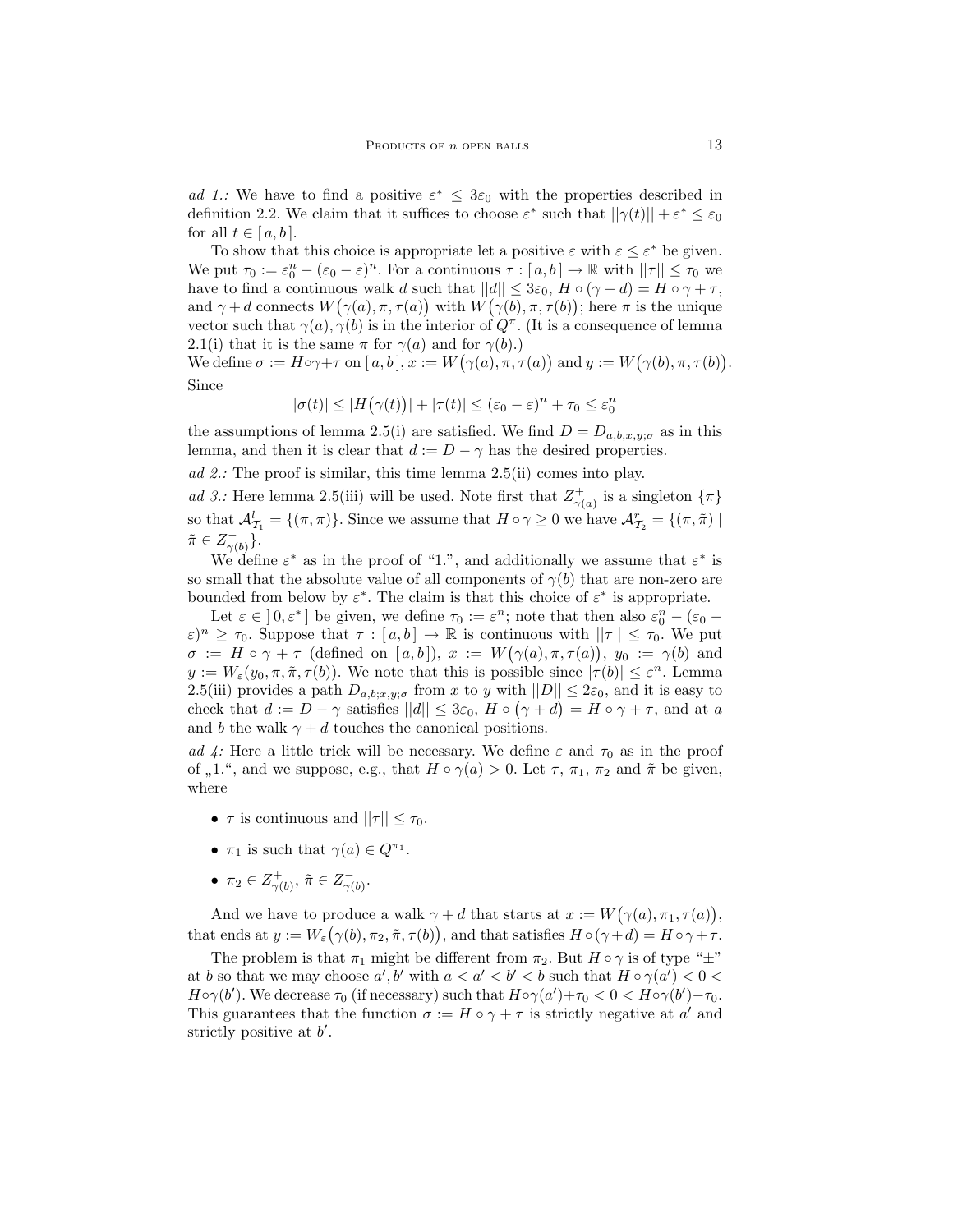Next we choose an  $x' \in Q^{\tilde{\pi}}$  such that  $H(x') = \sigma(a')$  and  $||x'|| \leq \varepsilon_0$ . This is possible since  $|\sigma(a')| \leq \varepsilon_0^n$ . Also we select  $y' \in Q^{\pi_2}$  with  $H(y') = \sigma(b')$  and  $||y'|| \leq \varepsilon_0.$ 

It remains to apply lemma 2.5 to find  $D: [a, b] \to \mathbb{R}^n$  such that  $||D(t)|| \le$  $2\varepsilon_0$  and  $H \circ D(t) = \sigma(t)$  for all t: First move from x to x' according to the walk described in lemma  $2.5(ii)$ , continue (again using the construction in  $2.5(ii)$ ) to y', and the final part of the walk is as described in 2.5(iii), where  $y_0 = \gamma(b)$ . With  $d := \gamma - D$  we have found a function with the desired properties.  $\Box$ 

#### 3. Proof of the main result

After the preceding preparations we are now able to prove our main result, theorem 1.2. The structure will be as follows:

- Proof of  $(i) \Rightarrow (ii)$ ; this will be rather simple.
- Definition of a more refined variant of " $(ii) \Rightarrow (i)$ ".
- Proof by induction that the refined variant holds for all  $n$ .
- A summary.

# Proof of  $(i) \Rightarrow (ii)$

We start with an observation concerning the definition of  $Z_x^+$  for  $x = (x_i) \in$  $\mathbb{R}^n$ . Let  $\varepsilon > 0$  be such that  $|x_i| > \varepsilon$  for all  $x_i$  with  $x_i \neq 0$ . It then follows immediately from the definition of  $Z_x^+$  that  $x + y$  will lie in some  $Q^{\pi}$  with  $\pi \in Z_x^+$  whenever  $H(x+y) > H(x)$  and  $||y|| \leq \varepsilon$ .

Now we prove by contradiction that (i) implies (ii). We assume that  $\gamma$  is not admissible, and we will show that then (i) cannot be true. Suppose that, e.g.,  $\gamma$  is not positive admissible. Then there are  $t_1 < \cdots < t_n$  such that  $H \circ \gamma \geq 0$ on  $[t_1, t_n]$ , and  $\bigcap_i Z^+_{\gamma(t_i)} = \emptyset$ . Choose  $\varepsilon > 0$  such that it satisfies the condition of the preceding paragraph for all  $x = \gamma(t_i)$ ,  $i = 1, \ldots, n$ . If (i) would be true we could find a continuous  $d: [0,1] \to \mathbb{R}^n$  such that  $||d(t)|| \leq \varepsilon$  for all t and  $H \circ (\gamma + d) > H \circ \gamma$ . In particular  $H \circ (\gamma + d)$  would be strictly positive on  $[t_1, t_n].$ 

Now we apply the preceding observation. Each  $(\gamma + d)(t_i)$  will lie in some  $Q^{\pi}$  with  $\pi \in Z_{\gamma(t_i)}^+$ . But there is no  $\pi$  that lies in all  $Z_{\gamma(t_i)}^+$  so that there must exist i, j such that  $(\gamma + d)(t_i)$  resp.  $(\gamma + d)(t_j)$  lie in  $Q^{\pi}$  resp.  $Q^{\tilde{\pi}}$  with  $\pi \neq \tilde{\pi}$ . But every continuous path from a point of  $Q^{\pi}$  to one in  $Q^{\tilde{\pi}}$  has to pass through  ${H = 0}$  so that we find a t between  $t_i$  and  $t_j$  with  $H((\gamma + d)(t)) = 0$ . This is a contradiction, since  $H \circ (\gamma + d)$  was assumed to be strictly positive on  $[t_1, t_n]$ .

Definition of a refined variant of " $(ii) \Rightarrow (i)$ "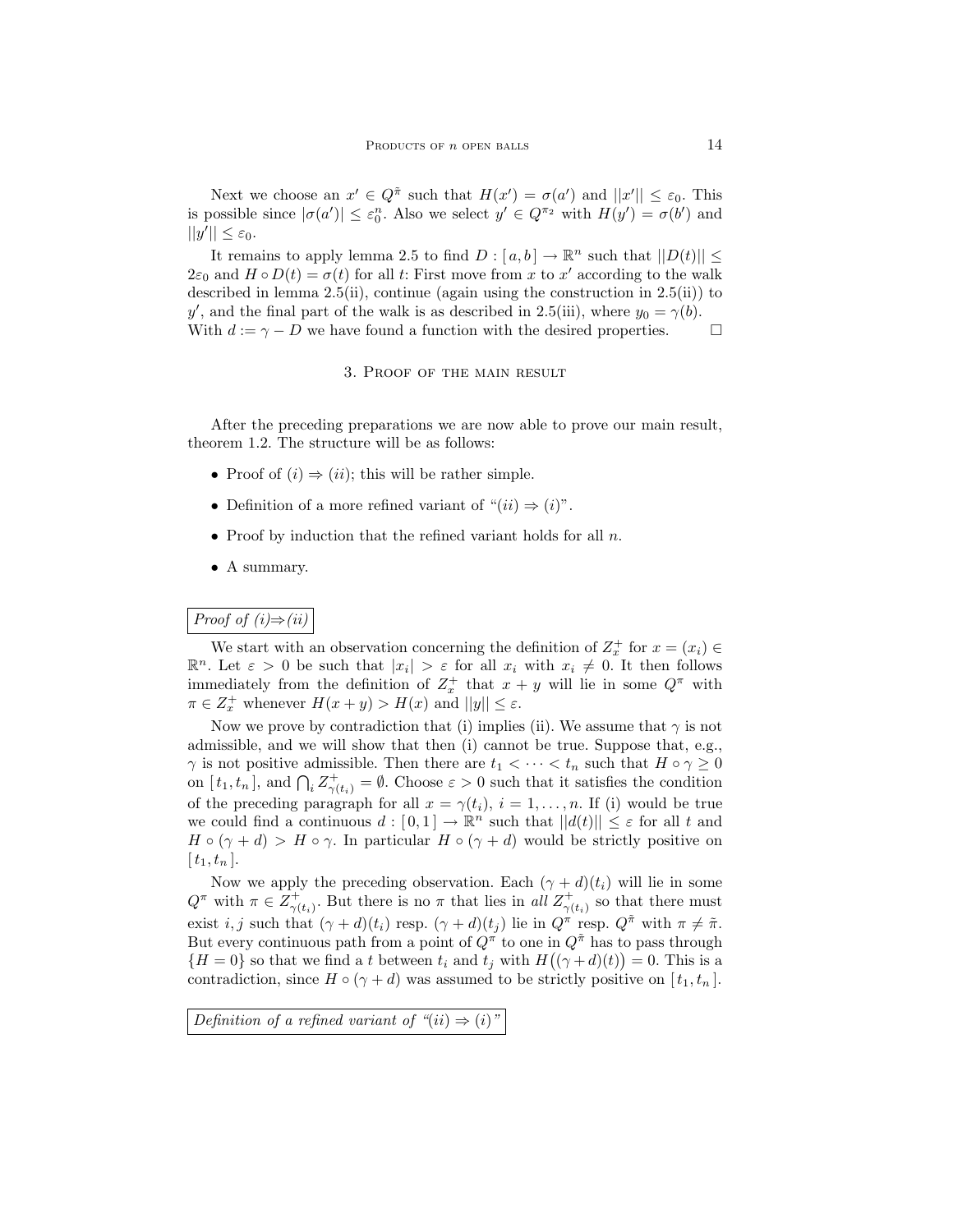**Definition 3.1.** By  $(\mathbb{A})_n$  we mean the following assertion: Whenever functions  $f_1, \ldots, f_n \in C[0,1]$  are given such that the associated walk  $\gamma$  is admissible, then the following holds: If  $H \circ \gamma$  is of type  $T(T_1, T_2)$  on [0, 1], then  $\gamma$  is of type  $T_{\rm pep}(\mathcal{T}_1, \mathcal{T}_2).$ 

Admittedly this looks much more clumsy than the statement " $(ii) \Rightarrow (i)$ ". In fact it is a sharper assertion:

**Proposition 3.2.** Suppose that  $(\mathbb{A})_n$  holds. Then it is true that " $(ii) \Rightarrow (i)$ " is valid in theorem 1.2.

*Proof.* First we note that  $(A)_n$  implies that one may replace [0, 1] in the definition of  $(\mathbb{A})_n$  by any subinterval  $[a, b]$ . (Simply consider the walk  $t \mapsto \gamma(a+t(b-a))$ instead of  $\gamma$ ; this map is also admissible.)

Now let an admissible  $\gamma$  and an  $\varepsilon_0 > 0$  be given. We have to provide – for "sufficiently small" functions  $\tau$  – a continuous d with  $||d|| \leq \varepsilon_0$  such that  $H \circ (\gamma + d) = H \circ \gamma + \tau.$ 

Suppose first that  $H \circ \gamma$  vanishes identically. That in this case  $H \circ \gamma$  is an interior point of the product of the balls  $B_{\varepsilon_0}(f_i)$  (i.e., the assertion (i) of the theorem holds) is an immediate consequence of proposition 2.3.

So let us assume that there is an  $a \in [0,1]$  with  $H \circ \gamma(a) \neq 0$ . If  $H \circ \gamma$  is of some type  $T(\mathcal{T}_1, \mathcal{T}_2)$  on [0,1] it is of type  $T_{\text{pep}}(\mathcal{T}_1, \mathcal{T}_2)$  by assumption, and (i) of the theorem follows again immediately (cf. definition 2.2 where the pep-property was introduced).

It remains to deal with situations where there are possibly  $a', b$  with  $0 <$  $a' < a < b < 1$  such that  $H \circ \gamma$  vanishes identically on  $[0, a']$  and/or on  $[b, 1]$ . We may suppose that  $[0, a']$  is a maximal interval where  $H \circ \gamma$  vanishes so that  $H \circ \gamma$  is of some type  $T(T_1, u)$  on  $[a', a]$  with  $T_1 \in \{+, -, \pm\}$ . Now proposition 2.3 comes again into play, the argument will depend on  $\mathcal{T}_1$ .

Consider first the case  $\mathcal{T}_1 = +$ . Then  $H \circ \gamma$  is nonnegative on a suitable interval  $[0, a' + \delta_0]$ , and there are t where this function is strictly positive. Consequently there is (by lemma 2.1(i)) a unique  $\pi \in \Pi^+$  such that  $\bigcap_{t \in [0, a'+\delta_0]} Z_{\gamma(t)}^+ = \{\pi\}.$  Also (by lemma 2.1(ii)) there is a  $\tilde{\pi} \in \bigcap_{t \in [0, a']} Z_{\gamma(t)}^-$ .

Choose  $\varepsilon^*$  for  $\varepsilon_0$  according to the pep-condition on  $[a', a]$ , put  $\varepsilon := \varepsilon^*$  and select then a  $\tau_0$  for this  $\varepsilon^*$ . We may suppose that  $\tau_0$  is so small that it satisfies the conditions of proposition 2.3. Now let a continuous  $\tau : [0, a] \to \mathbb{R}$  with  $||\tau|| \leq \tau_0$ be given. Proposition 2.3 and the pep-condition provide continuous walks of the  $\log d_1$  and  $d_2$  on  $[0, a']$  and on  $[a', a]$  respectively such that the norm is bounded by  $\varepsilon_0$ ,  $H \circ (\gamma + d_1) = H \circ \gamma + \tau$  on  $[0, a']$  and  $H \circ (\gamma + d_2) = H \circ \gamma + \tau$  on [a', a]. At a' the functions  $\gamma + d_1$  and  $\gamma + d_2$  coincide, both have the value  $W_{\varepsilon}(\gamma(a'), \pi, \tilde{\pi}, \tau(a'))$  so that  $d_1$  and  $d_2$  can be glued together in a continuous way. This gives rise to a walk d on  $[0, a]$  with the desired properties.

If  $\mathcal{T}_1$  = − one argues similarly. Finally suppose that  $\mathcal{T}_1$  = ±. Choose any  $\pi \in \bigcap_{t \in [0,a']} Z^+_{\gamma(t)}, \tilde{\pi} \in \bigcap_{t \in [0,a']} Z^-_{\gamma(t)}$  (which is possible by lemma 2.1(iii)) and apply as before proposition 2.3 and the *pep*-condition with these  $\pi, \tilde{\pi}$ .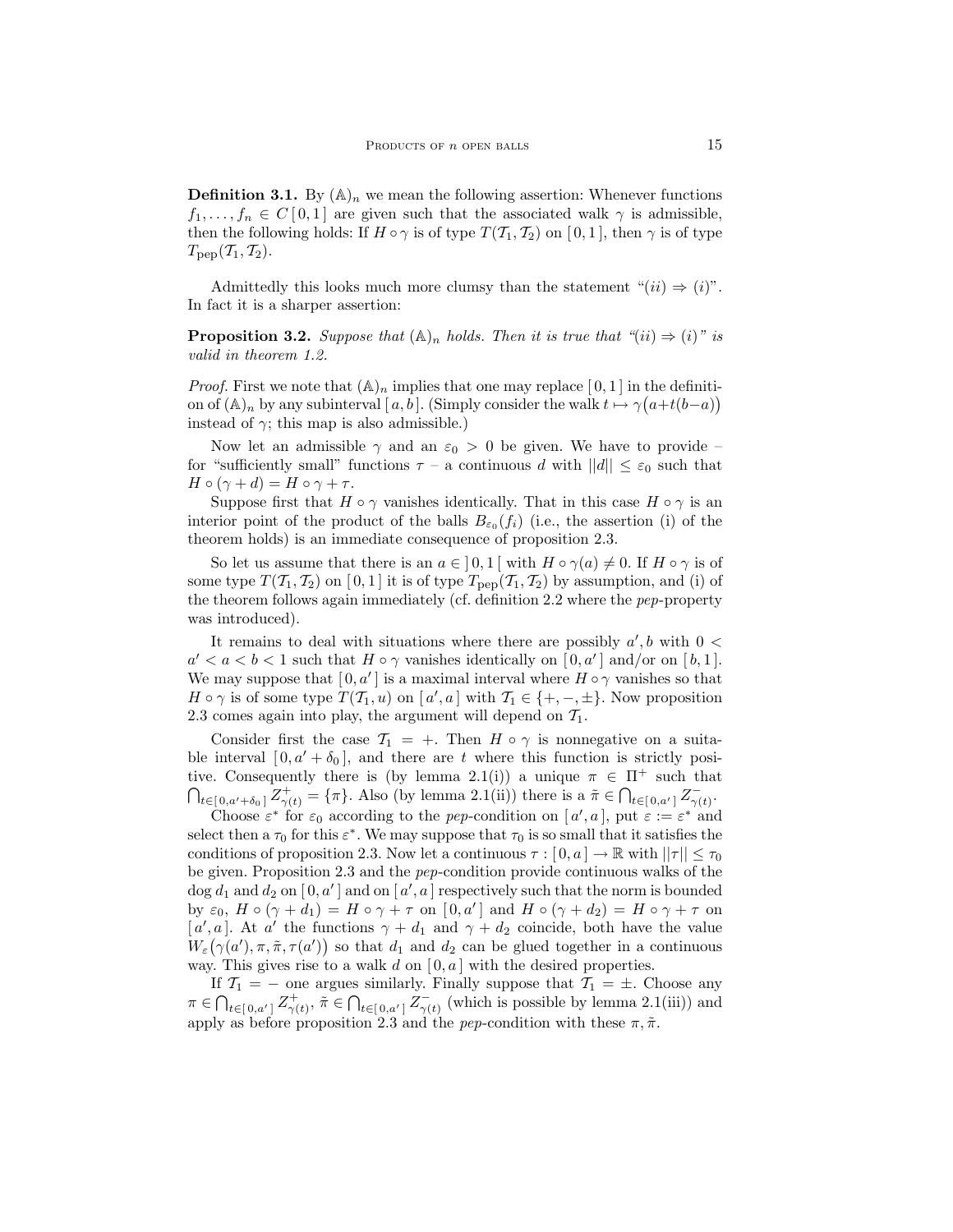In this way we have produced an admissible walk on  $[0, a]$ . The interval  $[a, 1]$ can be treated in the same way, and it only remains to glue the walks together at a. Since the positions at a for both walks  $\gamma + d$  (on  $[0, a]$  and on  $[a, 1]$ ) are the canonical vector  $W(\gamma(a), \pi, \tau(a))$  (where  $Z_{\gamma(a)}^+ = {\{\pi\}}$ ) this construction gives rise to a continuous walk on all of  $[0,1]$  with the desired properties.  $\Box$ 

Proof by induction that the refined variant holds for all n

It remains to show that  $(A)_n$  holds for every n. The case  $n = 1$  is rather simple, one can always work with  $d(t) = \tau(t)$ . Let us suppose that  $(\mathbb{A})_n$  has been verified for some *n*, and we will prove that  $(\mathbb{A})_{n+1}$  also holds.

To this end let  $f_0, \ldots, f_n \in C[0,1]$  be given such that the associated walk  $\gamma: t \mapsto (f_0(t), \ldots, f_n(t))$  is admissible and  $H \circ \gamma$  is of some type  $T(T_1, T_2)$  on [ 0, 1 ]. We have to show that  $\gamma$  is of type  $T_{pep}(\mathcal{T}_1, \mathcal{T}_2)$ .

The *idea of the proof* will be to partition  $[0, 1]$  into finitely many subintervals such that on each of these subintervals one of the following conditions is satisfied:

- At least one component of  $\gamma$  is bounded away from zero, or
- all components of  $\gamma$  are close to zero.

In the first case  $T_{\text{pep}}$  will follow from  $(\mathbb{A})_n$ , and in the second with the help of the constructions at the end of the last section. It then will only be necessary to glue the parts together as in the proof of lemma 2.4.

This will now be made precise. We suppose that  $H \circ \gamma$  is of some type  $T(T_1', T_2')$  on  $[0, 1]$  and that  $\varepsilon_0 > 0$ . We will show that  $\gamma$  is of type  $T_{\text{pep}}^{3\varepsilon_0}(T_1', T_2').$ 

**Lemma 3.3.** There is a partition  $0 = a_0 < a_1 < \cdots < a_k = 1$  such that the intervals  $I_j := [a_j, a_{j+1}]$  have the following property:

- 1. On each  $I_i$  H  $\circ \gamma$  is either of type  $T(0)$  or of some type  $T(T_1, T_2)$ .
- 2. If  $H \circ \gamma$  is of some type  $T(T_1, T_2)$  on  $I_i$ , then (at least) one of the following statements is true:  $||\gamma(t)|| < \varepsilon_0$  for all  $t \in I_j$ , or there is an  $i \in \{0, \ldots, n\}$ such that  $|f_i(t)| \geq \varepsilon_0/2$  (all  $t \in I_i$ ).
- 3. No intervals of type  $T(0)$  and no intervals where  $H \circ \gamma$  has some type  $T(\mathcal{T}_1, \mathcal{T}_2)$  are adjacent.

*Proof.* This is simple. In a first step one finds the  $I_j$  such that "2." holds. Split each  $I_j$  further (if necessary) into intervals for which  $H \circ \gamma$  has some type  $T(T_1, T_2)$  and others with type  $T(0)$ . Finally pass to unions of adjacent intervals with type  $T(0)$  and to unions of adjacent intervals where  $H \circ \gamma$  has some type  $T(\mathcal{T}_1, \mathcal{T}_2)$ .

Lemma 3.4. Suppose that an interval of the preceding partition has some type  $T(\mathcal{T}_1, \mathcal{T}_2)$ . Then it has type  $T^{3\varepsilon_0}_{pep}(\mathcal{T}_1, \mathcal{T}_2)$ .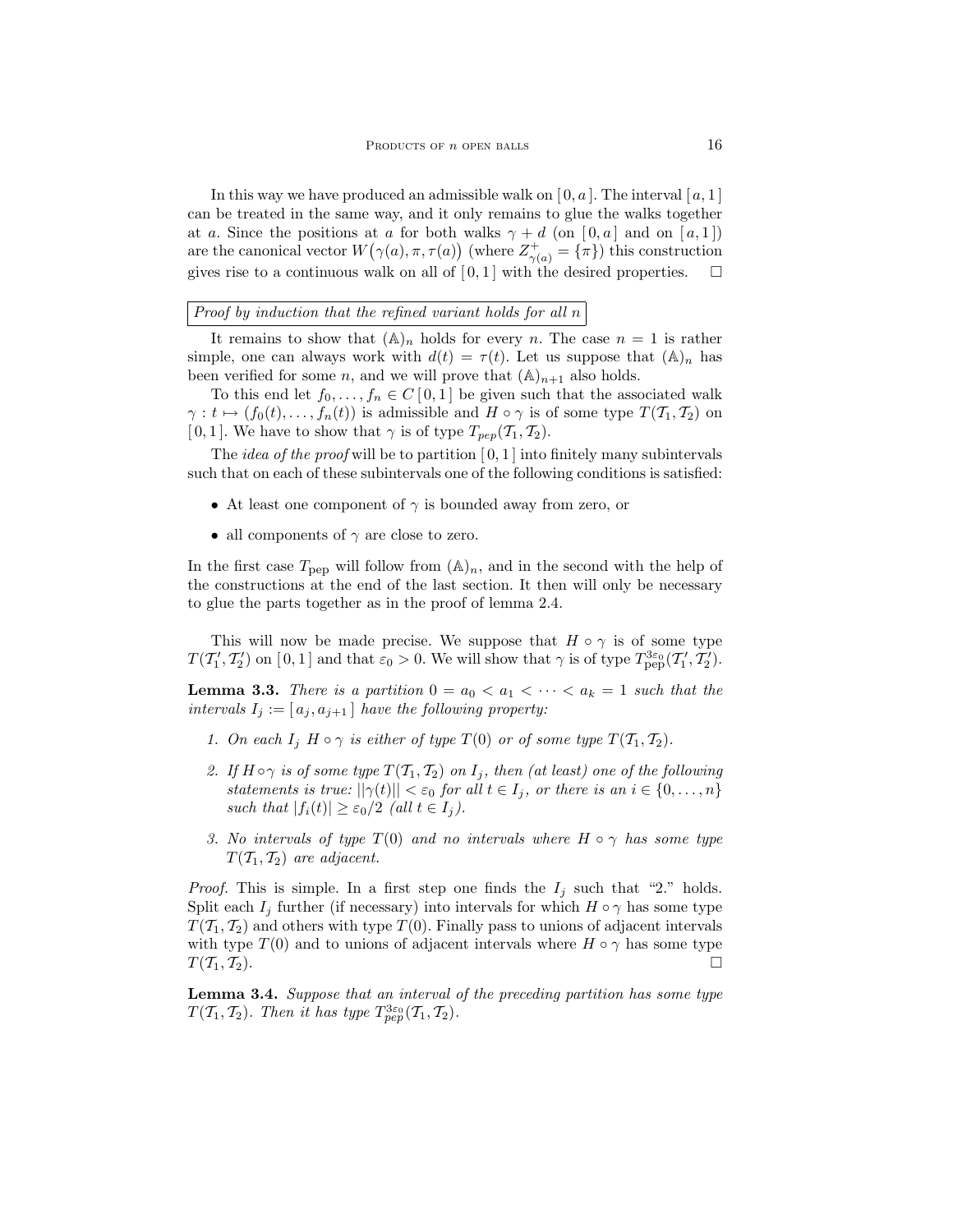*Proof.* For the  $I_j$  where  $||\gamma(t)|| < \varepsilon_0$  this is just the assertion of proposition 2.6. Suppose that one component of  $\gamma$  is bounded away from zero. Without loss of generality we may assume that  $f_0 \geq \varepsilon_0/2$  on  $I_j$ . In order to apply the induction hypothesis we consider the walk  $\tilde{\gamma}: t \mapsto (f_1(t), \ldots, f_n(t))$  for  $t \in I_j$ . It is straightforward to show that  $\tilde{\gamma}$  is admissible. The elementary argument starts with the observation that a  $(\pi_0, \ldots, \pi_n)$  belongs to  $Z^+_{\gamma(t)}$  iff  $\pi_0 = 1$  and  $(\pi_1,\ldots,\pi_n)\in Z^+_{\tilde{\gamma}(t)}$  (for  $t\in I_j$ ). It is also easy to verify that  $H\circ\tilde{\gamma}$  has type  $T(T_1, T_2)$  on  $I_j$  if  $H \circ \gamma$  has this type<sup>4</sup>. Only very elementary facts come into play: If  $x_0 \geq \varepsilon/2$  and  $x_0 \cdots x_n > 0$  then  $x_1 \cdots x_n > 0$  etc.

By assumption  $\tilde{\gamma}$  has  $T_{\text{pep}}(T_1, T_2)$  on  $I_j$ . We choose  $\varepsilon^*$  as in definition 2.2 for  $\varepsilon_0$  and we select any  $\varepsilon \in (0, \varepsilon^*]$  and the associated  $\tau_0$ . Put  $\tau'_0 := \varepsilon_0 \tau_0/2$  and consider a continuous  $\tau: I_j \to \mathbb{R}$  with  $||\tau|| \leq \tau_0'$ . Then  $\tilde{\tau} := (\tau/f_0)|_{I_j}$  satisfies  $||\tilde{\tau}|| \leq \tau_0$ , and therefore there is a continuous  $\tilde{d}: I_j \to \mathbb{R}^n$  such that  $||\tilde{d}|| \leq \varepsilon_0$ ,  $H \circ (\tilde{\gamma} + \tilde{d}) = H \circ \tilde{\gamma} + \tilde{\tau}$ , and at the end points of  $I_i$  the walk  $\tilde{\gamma} + \tilde{d}$  is at the canonical positions<sup>5</sup>.

We claim that  $d(t) := (0, \tilde{d}_1, \dots, \tilde{d}_n)$  has (essentially) the desired properties. In fact, it is continuous, the norm is bounded by  $\varepsilon_0$  and  $H \circ \gamma + \tau = H \circ (\gamma + d)$ . It remains to check whether the walk starts at the canonical points. This is true whenever the left and right type is in  $\{+,-,\pm\}$ , this follows from the definition 2.2 of the canonical positions. But it is not true in the case  $\mathcal{T} = u$ .

The problem is the following. Suppose, e.g., that the left type is  $u$ . Then the walk that we have constructed starts at some point

$$
x := (f_0(a_j), f_1(a_j) + s, \dots, f_1(a_j) + s)
$$

with a suitable small number s, but it should start at the  $(n + 1)$ -dimensional

$$
W(\gamma(a_j), \pi, \tau(a_j)) = y := (f_0(a_j) + s', \dots, f_n(a_j) + s')
$$

where both vectors have the same  $H$ -value. This can be overcome by using the same techniques as in the proof of lemma 2.5: Choose  $a' > a_j$  that is sufficiently close to  $a_j$  and apply the preceding argument to the interval  $[a', a_{j+1}]$ : The walk will now start at some  $x' := (f_0(a'), f_1(a') + s, \ldots, f_1(a') + s)$ . And the interval  $[a, a']$  will be used for a walk from y to x' that stays close to  $\gamma$  and for which  $H \circ (\gamma + d) = H \circ \gamma + \tau$ . This can be done without much effort since we are in a situation where all functions are nonzero and – if  $a'-a_j$  is small – nearly constant.

We now *complete the induction proof.*  $[0,1]$  is partitioned into intervals  $I_0, \ldots, I_{k-1}$  as in lemma 3.3, and on intervals where  $H \circ \gamma$  has some type we know that  $\gamma$  has the corresponding  $T^{3\varepsilon_{0}}_{\text{pep}}$ -type. We will show that this will suffice

<sup>&</sup>lt;sup>4</sup>For the sake of simplicity we use the same symbol H for the functions  $(x_0, \ldots, x_n) \mapsto$  $x_0 \cdots x_n$  and  $(x_1, \ldots, x_n) \mapsto x_1 \cdots x_n$ .

<sup>&</sup>lt;sup>5</sup>More precisely:  $(\tilde{\gamma} + \tilde{d})(a_j)$  equals  $W(\tilde{\gamma}(a_j), \pi, \tilde{\tau}(a_j))$  if  $H(\tilde{\gamma}(a_j)) \neq 0$  and  $W_{\varepsilon}(\tilde{\gamma}(a_j), \pi, \tilde{\pi}, \tilde{\tau}(a_j))$  otherwise; here  $(\pi, \tilde{\pi})$  can be prescribed as any left-admissible pair. Similar conditions are satisfied at  $a_{i+1}$ .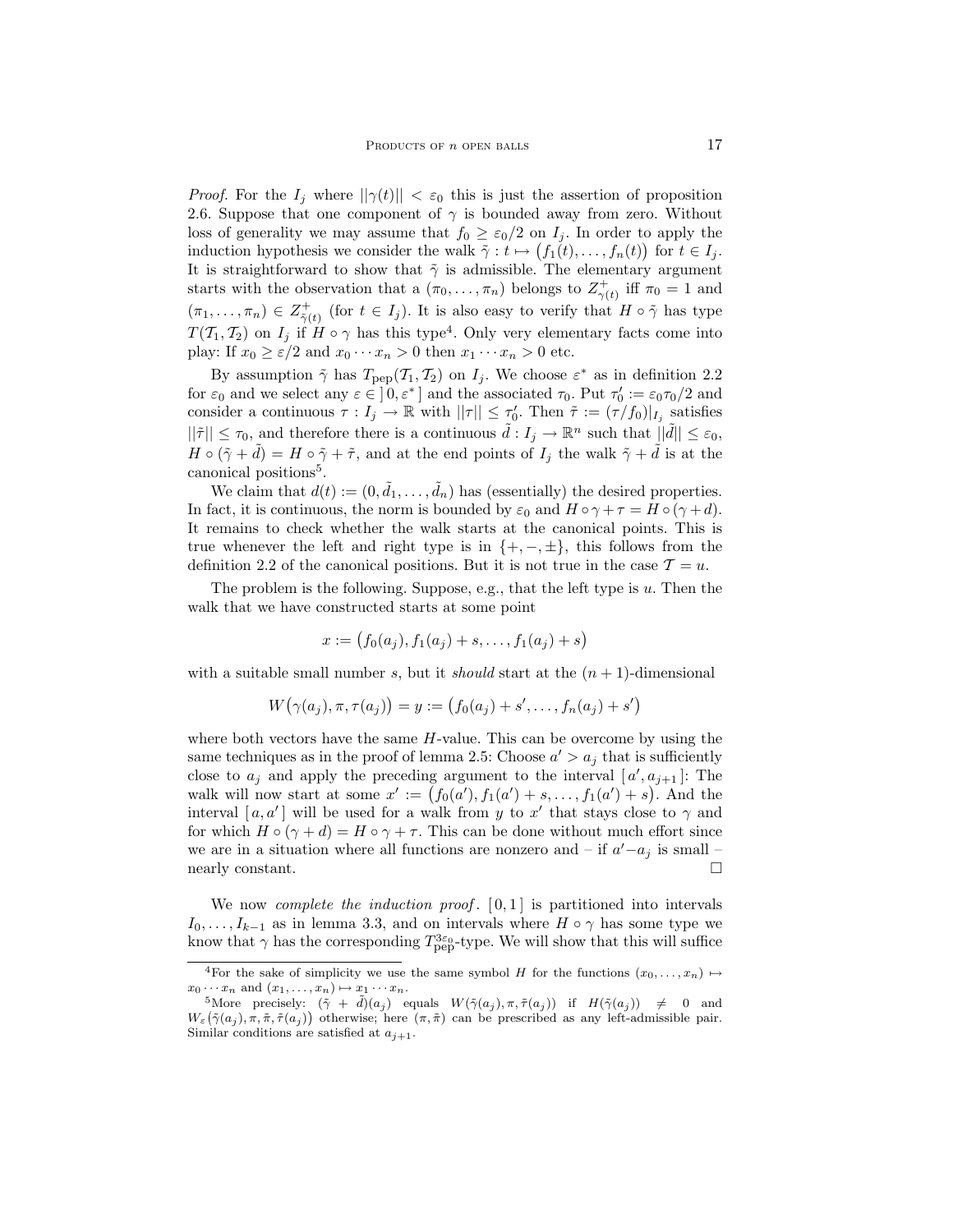to prove that  $\gamma$  has type  $T^{3\varepsilon_0}_{\text{pep}}(T'_1, T'_2)$  on [0,1]. The idea how to do this is not new, we have used it in the proofs of proposition 2.4 and proposition 3.2. We will construct the desired walk of the dog d with prescribed  $H \circ (\gamma + d) = H \circ \gamma + \tau$ by glueing together the walks on  $I_0, \ldots, I_{k-1}$ . To achieve this one has to check whether the possible boundary conditions fit.

As a *first example* consider a situation where  $H \circ \gamma$  is of type  $T(T_1, +)$  on  $I_i$ , of type  $T(0)$  on  $I_{j+1}$  and of type  $T(+, \mathcal{T}_2)$  on  $I_{j+2}$ . The claim is that the pepcondition on  $I_j$  and  $I_{j+2}$  implies that  $\gamma$  has type  $T^{3\varepsilon_0}_{\text{pep}}(T_1, T_2)$  on  $I_j \cup I_{j+1} \cup I_{j+2}$ .

We know that at  $a_{j+1}$ , the right end point of  $I_j$ , one may prescribe an endpoint in  $Q^{\pi} \cup Q^{\tilde{\pi}}$ , where  $\pi$  is the unique element of  $\bigcap_{t \in [a_{j+1}-\delta_0, a_{j+1}]} Z^+_{\gamma(t)}$ for some positive  $\delta_0$  and  $\tilde{\pi} \in Z_{\gamma(a_{j+1})}^-$  is arbitrary. A similar fact is known for the starting point in  $I_{j+2}$ , it lies in  $Q^{\pi'} \cup Q^{\tilde{\pi}'}$ , where  $\bigcap_{t \in [a_{j+2}, a_{j+2}+\delta_0]} Z^+_{\gamma(t)} = {\pi'}$ and  $\tilde{\pi}' \in Z_{\gamma(a_{j+2})}^{-}$  is arbitrary.

With the help of proposition 2.3 the gap between  $t = a_{i+1}$  and  $t = a_{i+2}$ could be filled if we knew that  $\pi = \pi'$ . Fortunately this is true: One simply has to apply lemma 2.1(i) to the interval  $[a_i - \delta_0, a_{i+2} + \delta_0]$ .  $H \circ \gamma$  is nonnegative there and sometimes strictly positive so that just one element lies in the intersection of the  $Z_{\gamma(t)}^+$ ,  $t \in [a_j - \delta_0, a_{j+2} + \delta_0].$ 

The rest is routine. Choose  $\varepsilon$  and  $\tau_0$  so small that they are appropriate for  $I_j, I_{j+1}$  and  $I_{j+2}$ , any left admissible pair  $(\pi_a, \tilde{\pi}_a)$  at  $a_j$  and any right admissible pair  $(\pi_b, \tilde{\pi}_b)$  at  $a_{j+3}$ . Then, if  $\tau : [a_j, a_{j+3}] \to \mathbb{R}$  is continuous with  $||\tau|| \leq \tau_0$  we can find walks  $d_j, d_{j+1}, d_{j+3}$  on  $I_j, I_{j+1}, I_{j+2}$ , respectively, with small norm such that at  $a_{i+1}$  (resp. at  $a_{i+2}$ )  $d_1$  and  $d_2$  (resp.  $d_2$  and  $d_3$ ) occupy the same position. Therefore they can be glued together to give rise to a walk an  $[a_i, a_{i+3}]$ .

The preceding example shows that the essential part of the argument is to guarantee that the admissible end point conditions fit. Here is a second example where  $H \circ \gamma$  is of type  $T(T_1, +)$  on  $I_j$ , of type  $T(0)$  on  $I_{j+1}$  and of type  $T(\pm, T_2)$  on  $I_{j+2}$ . This is even simpler, because then we can choose again  $\pi \in \bigcap_{t \in [a_{j+1}-\delta_0, a_{j+2}]} Z_{\gamma(t)}^+$  as in the first example and any  $\tilde{\pi} \in Z_{\gamma(a_{j+1})}^-$ . Then  $(\pi, \tilde{\pi})$  is a right-admissible pair for  $I_j$  and a left-admissible pair for  $I_{j+2}$ , and the rest of the proof is similar.

As a third example we consider a situation where  $H \circ \gamma$  is of type  $T(\mathcal{T}_1, +)$  on I<sub>j</sub>, of type  $T(0)$  on  $I_{j+1}$  and of type  $T(-, \mathcal{T}_2)$  on  $I_{j+2}$ . Note that there is a unique  $\pi \in \bigcap_{t \in [a_{j+1}-\delta_0, a_{j+2}]}$  and a unique  $\tilde{\pi} \in \bigcap_{t \in [a_{j+1}, a_{j+2}+\delta_0]}$  for a sufficiently small positive  $\delta_0$  (by lemma 1.1(i) and (ii)).  $(\pi, \tilde{\pi})$  is a right-admissible pair for  $I_j$  and a left-admissible pair for  $I_{j+1}$  and we can continue as in the first example.

All other possibilities can be treated in a similar way, and after applying this procedure several times we finally arrive at a walk of the dog that is defined for all  $t \in [0, 1]$ . Thus the proof of theorem 1.2 is complete.

#### A summary

It has to be admitted that the proof is technically rather involved. The main ingredients are: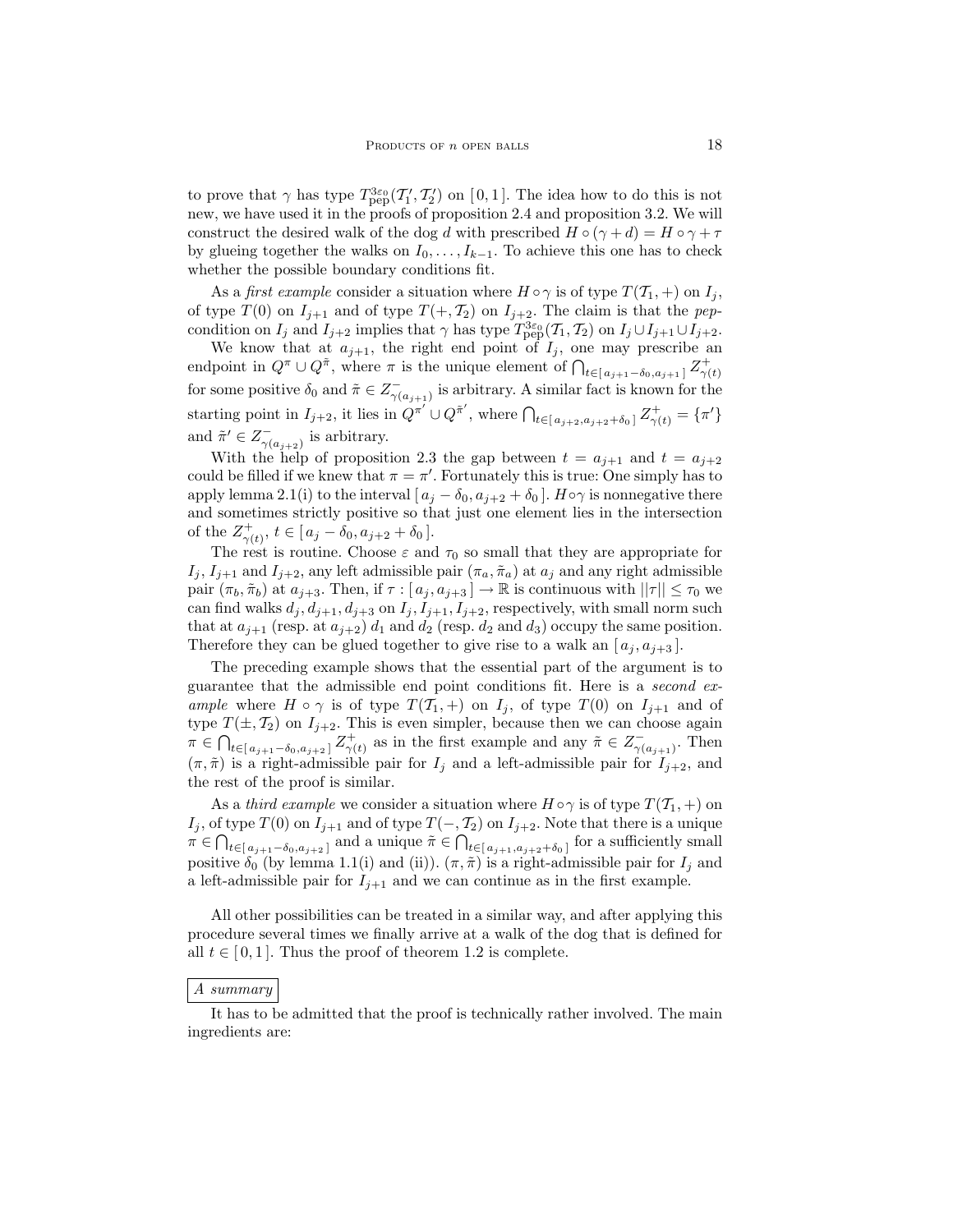- Treat intervals where  $\gamma(t)$  is small separately.
- Use induction where some component of  $\gamma$  is bounded away from zero.
- Use a general result on intervals where  $H \circ \gamma$  vanishes.

Needless to say that it is not easy to provide a concrete positive  $\tau_0$  for given  $\varepsilon_0$ , since in any of the finitely many construction steps it might be necessary to pass to a smaller  $\tau_0$ . Our use of canonical end points has made it possible to glue together walks in a continuous way that are defined on adjacent subintervals, and lemma 2.1 was important to guarantee that the conditions when coming from the right resp. from the left are compatible.

#### 4. The case of complex scalars

We will now consider the case of complex valued continuous functions on  $[0, 1]$ . It will be shown in the next proposition that there the product of open sets is always open. The proof is prepared by three lemmas.

**Lemma 4.1.** For every  $r > 0$  there is a  $\delta > 0$  with the following property: There exists a continuous function

$$
\phi: \{a \in \mathbb{C} \mid |a| \le r\} \times \{d \in \mathbb{C} \mid |d| \le \delta\} \to \mathbb{C}
$$

such that  $z_0 := \phi(a, d)$  solves the equation  $z_0 + az_0^2 = d$ , and  $\phi(0, d) = d$  for all d with  $|d| \leq \delta$ .

*Proof.* Let  $\delta > 0$  be such that  $4r\delta < 1$ . Put  $\phi(0, d) := d$  and  $\phi(a, d) :=$  "the root" of  $z + az^2 = d$  that is closer to zero" for  $a \neq 0$ . This mapping  $\phi$  is well-defined, and it has the desired properties.

**Lemma 4.2.** Suppose that  $0 < \varepsilon < r$  are given. There is a  $\delta > 0$  such that there exist continuous functions

$$
\psi_1, \psi_2 : \{(a, b, d) \in \mathbb{C}^3 \mid \varepsilon \le |a|^2 + |b|^2 \le r, |d| \le \delta\}
$$

with the following property: the numbers  $z = \psi_1(a, b, d)$ ,  $w = \psi_2(a, b, d)$  solve the equation

$$
az + bw + zw = d,
$$

and  $\psi_1(a, b, 0) = \psi_2(a, b, 0) = 0$ 

*Proof.*  $\psi_1$  and  $\psi_2$  will be defined with the help of lemma 4.1. We will put

$$
\psi_1(a,b,d):=\frac{\overline{a}\cdot d}{|a|^2+|b|^2}+\overline{a}\cdot z_0, \psi_2(a,b,d):=\frac{\overline{b}\cdot d}{|a|^2+|b|^2}+\overline{b}\cdot z_0
$$

with a "small"  $z_0$ . If d is sufficiently small the equation  $az + bw + zw = d$  (where  $z = \psi_1(a, b, d), w = \psi_2(a, b, d)$  leads precisely to an equation as in lemma 4.1 so that  $z_0$  as a continuous function of the parameters can be found.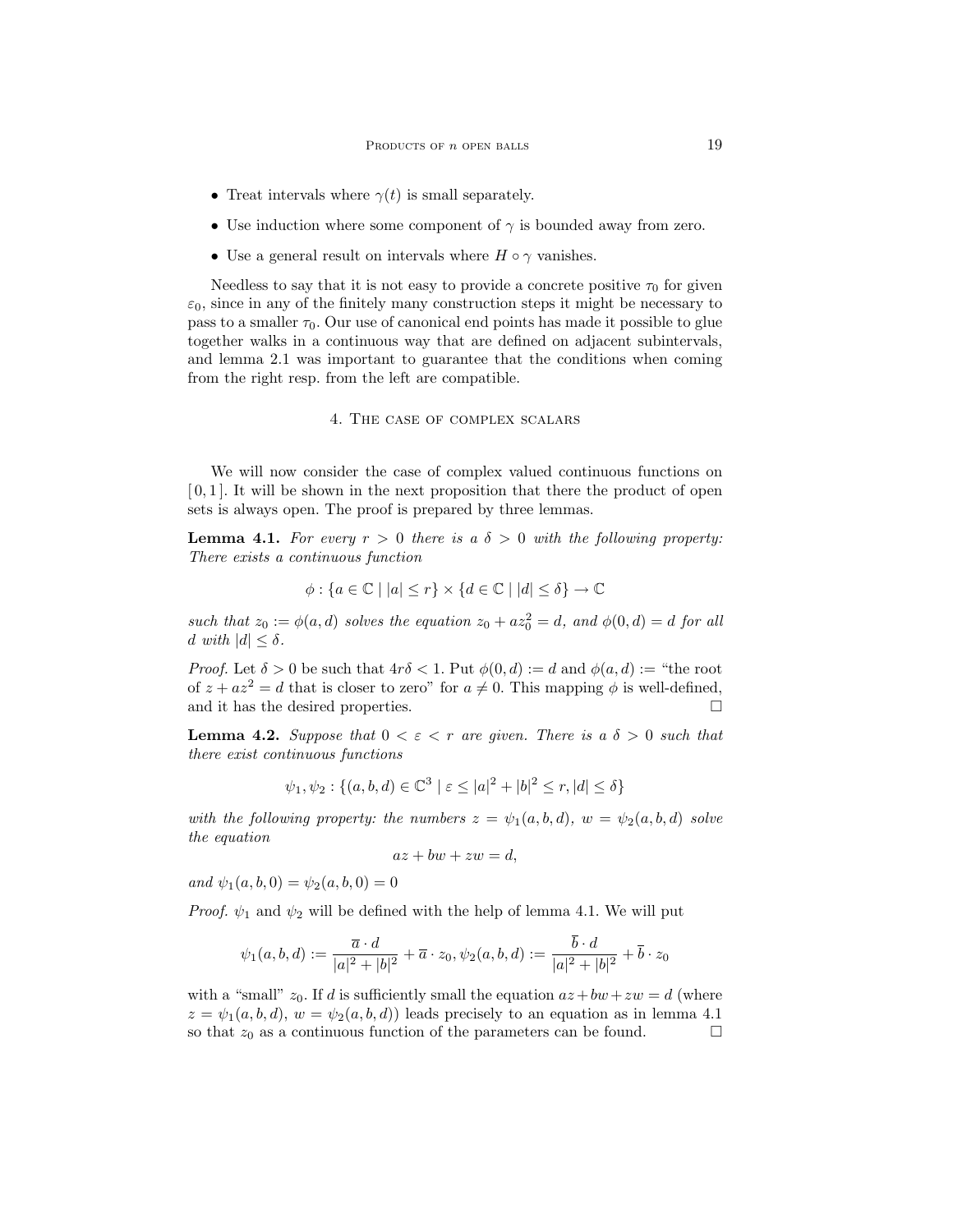**Lemma 4.3.** Let  $\varepsilon_0 > 0$  be given. We suppose that  $z_0, w_0, z_1, w_1$  are complex numbers with absolute value at most  $\varepsilon_0$  and that  $\sigma : [a, b] \to \mathbb{C}$  is a continuous function such that

$$
\sigma(a) = z_0 w_0, \ \sigma(b) = z_1 w_1
$$

and  $|\sigma(t)| \leq \varepsilon_0^2$  for all t. Then there are continuous functions  $z, w : [a, b] \to \mathbb{C}$ such that

$$
z_0 = z(a), w_0 = w(a), z_1 = z(b), w_1 = w(b),
$$

and  $|z(t)|, |w(t)| \leq \varepsilon_0$  and  $z(t)w(t) = \sigma(t)$  hold for all t.

Proof. Note that this lemma has no analogue in the case of real scalars. It is true since the boundary of the complex ball with radius  $\varepsilon_0$  is connected. Consider as a typical example the case  $[a, b] = [0, 1]$ ,  $z_0 = w_0 = \varepsilon_0 = 1$ ,  $z_1, w_1 = -1$  and  $\sigma(t) = 1$ . Solutions with real  $z(\cdot), w(\cdot)$  do not exist, but  $z(t) := e^{it\pi}, w(t) :=$  $e^{-it\pi}$  have the desired properties.

The general case can be treated by applying the same idea. Suppose, e.g., that  $\sigma(a), \sigma(b) \neq 0$  and that  $|z_0| \geq |w_0|$  and  $|z_1| \geq |w_1|$ . Choose  $z(\cdot)$  as a continuous path from  $z_0$  to  $z_1$  such that z is nowhere zero, bounded by  $\varepsilon_0$  and that  $|z(t)| \geq \sqrt{|\sigma(t)|}$  holds for all t. Put  $w(t) := \sigma(t)/z(t)$ . The other possible cases can be treated similarly.  $\Box$ 

**Proposition 4.4.** Let  $O_1, \ldots, O_n$  be open subsets of the Banach space  $C_{\mathbb{C}}[0,1]$ of continuous complex-valued functions on  $[0,1]$ , provided with the supremum norm. Then  $O_1 \cdots O_n$  is also open.

*Proof.* It will suffice to prove the proposition for  $n = 2$ . The assertion will follow easily from the following

*Claim:* Let  $f_1, f_2 : [0,1] \to \mathbb{C}$  be continuous and  $\varepsilon > 0$ . Then one can find a  $\tau_0 > 0$  with the following property: whenever  $\tau : [0,1] \to \mathbb{C}$  is continuous with  $||\tau|| \leq \tau_0$  there exist continuous  $d_1, d_2 : [0,1] \to \mathbb{C}$  such that  $||d_1||, ||d_2|| \leq 5\varepsilon$ , and

$$
(f_1(t) + d_1(t))(f_2(t) + d_2(t)) = f_1(t)f_2(t) + \tau(t)
$$
\n(4.1)

for all  $t$ .

*Proof of the claim:* Let  $\varepsilon > 0$  be given. We partition [0,1] into intervals  $I_i =$  $[a_i, a_{i+1}]$   $(i = 0, \ldots, k-1)$  such that for each i one of the following conditions is satisfied:

- 1.  $|f_1(t)|^2 + |f_2(t)|^2 \ge \varepsilon$  for all  $t \in I_i$ ; or
- 2.  $|f_1(t)|^2 + |f_2(t)|^2 \le 2\varepsilon$  for all  $t \in I_i$ .

We assume that no subintervals of type "1" and no subintervals of type "2" are adjacent.

Let a continuous  $\tau : [0,1] \to \mathbb{C}$  with "sufficiently small"  $||\tau||$  be given (the maximal size of  $\tau$  will be made precise in the following proof). First we define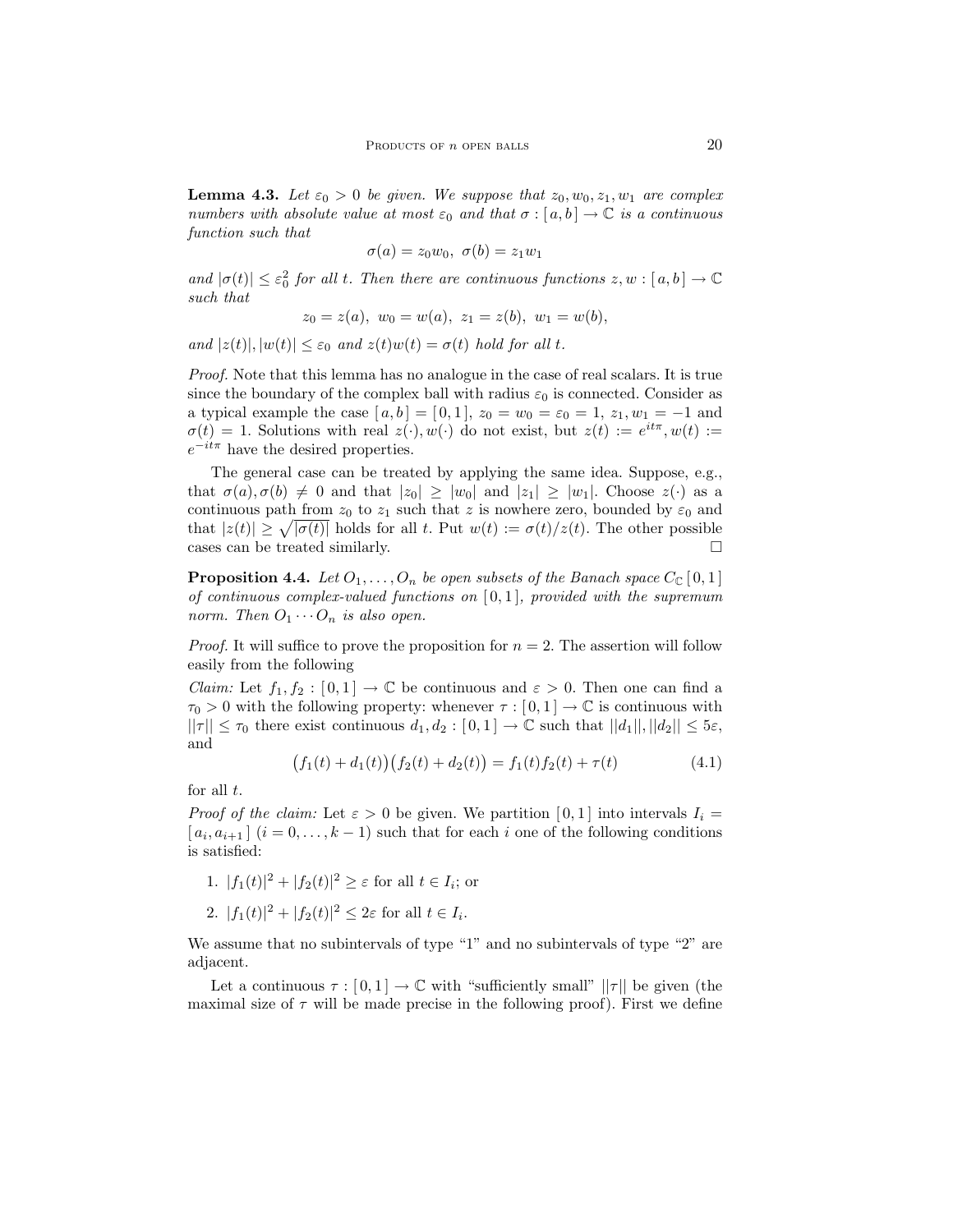$d_1, d_2$  on the  $I_i$  with type "1". Choose r such that  $|f_1(t)|^2 + |f_2(t)|^2 \le r$  on  $[0, 1]$ . Then we put

$$
d_1(t) := \psi_2(f_1(t), f_2(t), \tau(t)), \ d_2(t) := \psi_1(f_1(t), f_2(t), \tau(t)),
$$

where  $\psi_1, \psi_2$  are as in lemma 4.2: this can be done if (with the notation of this lemma)  $||\tau|| \leq \delta$ . We then know that  $d_1, d_2$  are continuous, that the norm of these functions will be bounded by  $5\varepsilon$  if  $||\tau||$  is sufficiently small and that

$$
f_1(t)d_2(t) + f_2(t)d_1(t) + d_1(t)d_2(t) = \tau(t);
$$

this is precisely the equation 4.1.

It remains to extend the definition of  $d_1, d_2$  to the  $I_i$  of type "2". Let  $I_i$  be such an interval. Then  $I_{i-1}$  and  $I_{i+1}$  are of type "1" (the obvious modifications of the proof when  $i = 0$  or  $i = k - 1$  are left to the reader). The functions  $d_1, d_2$ are already defined on  $I_{i-1}$  and  $I_{i+1}$ , and we put

$$
z_0 := (f_1 + d_1)(a_i), w_0 := (f_2 + d_2)(a_i),
$$
  

$$
z_1 := (f_1 + d_1)(a_{i+1}), w_1 := (f_2 + d_2)(a_{i+1}).
$$

Now lemma 4.3 comes into play, where the function  $\sigma: I_i \to \mathbb{C}$  will be defined by  $z \mapsto f_1(t)f_2(t)+\tau(t)$ . With  $\varepsilon_0 := 3\varepsilon$  the conditions of the lemma are satisfied. Let  $z(\cdot), w(\cdot)$  be as in this lemma. We define

$$
d_1(t) := z(t) - f_1(t), \ d_2(t) := w(t) - f_2(t).
$$

Lemma 4.3 guarantees that the equation 4.1 holds, and

$$
|d_1(t)| \le |z(t)| + |f_1(t)| \le 5\varepsilon, \ |d_2(t)| \le |w(t)| + |f_2(t)| \le 5\varepsilon.
$$

The definitions of the  $d_i$  on the various  $I_i$  can be glued together to give rise to continuous functions since at the endpoints  $a_i$  the values coincide.

# 5. Consequences of the main theorem, concluding remarks

We have characterized the fact that  $f_1 \cdots f_n$  is an interior point of the set  $B_{\varepsilon}(f_1)\cdots B_{\varepsilon}(f_n)$  for all  $\varepsilon > 0$  by a geometric-topological condition. This implies an easy-to-check criterion:

**Proposition 5.1.** Let  $f_1, \ldots, f_n \in C[0,1]$  be such that there are no common zeros, i.e., the sets  $\{f_i = 0\}$  are pairwise disjoint. Then  $f_1 \cdots f_n$  is an interior point of  $B_{\varepsilon}(f_1)\cdots B_{\varepsilon}(f_n)$  for all  $\varepsilon > 0$ .

*Proof.* We will show that  $\gamma := (f_1, \ldots, f_n)$  is positive admissible. That  $\gamma$  is negative admissible follows by a similar argument (or by an application of the first part to  $(-f_1, f_2, \ldots, f_n)$  so that the assertion is a consequence of our theorem 1.2.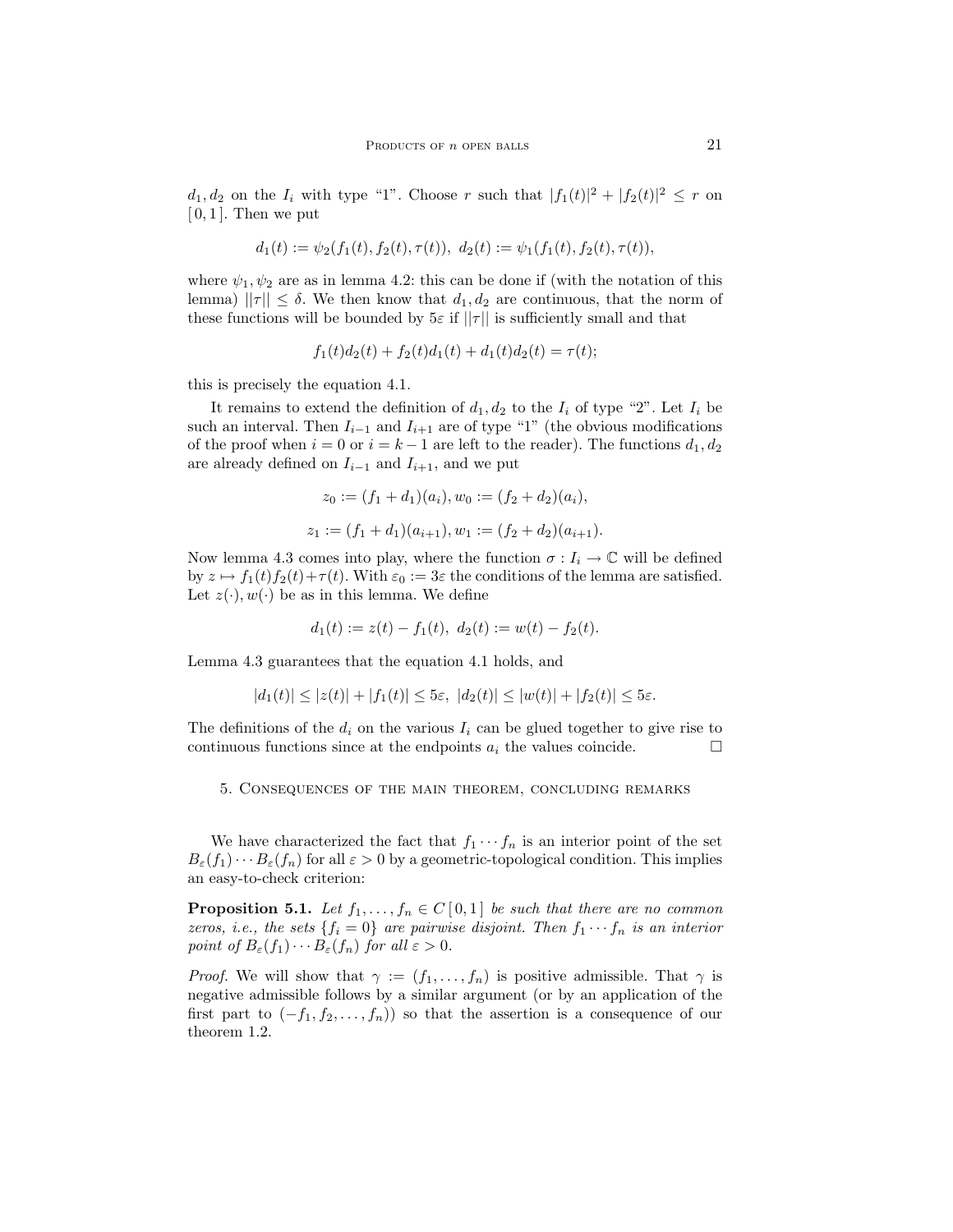Let  $[a, b] \subset [0, 1]$  be an interval such that  $H \circ \gamma|_{[a, b]} \geq 0$ . Then no  $f_i$  changes its sign on [a, b]: this follows easily from the fact that the  $\{f_i = 0\}$  are pairwise disjoint. Therefore we may choose  $\pi_i \in \{-1, +1\}$  such that  $\pi_i f_i|_{[a,b]} \geq 0$ , and with  $\pi := (\pi_i)$  we have found a  $\pi$  that lies in all  $Z^+_{\gamma(t)}$ . This proves that  $\gamma$  is positive admissible.  $\Box$ 

**Corollary 5.2.** Let  $f_1, \ldots, f_n \in C[0,1]$  be arbitrary and  $\varepsilon > 0$ . Then  $B_{\varepsilon}(f_1)\cdots B_{\varepsilon}(f_n)$  contains interior points.

*Proof.* Choose polynomials  $g_1, \ldots, g_n$  such that  $g_i$  is  $(\varepsilon/4)$ -close to  $f_i$ . We may choose sufficiently small  $\delta_i > 0$  such that the functions  $\hat{g}(t) := g_i(t - \delta_i)$  have no common zeros and  $\hat{g}_i$  is  $(\varepsilon/2)$ -close to  $f_i$  for every *i*. It follows from the preceding proposition that  $\hat{g}_1 \cdots \hat{g}_n$  is an interior point of  $B_{\varepsilon/2}(\hat{g}_1) \cdots B_{\varepsilon/2}(\hat{g}_n)$ , and this set is contained in  $B_{\varepsilon}(f_1)\cdots B_{\varepsilon}(f_n)$ .

Here is a natural generalization of the problem that we have discussed in this paper:

Let  $A$  be a Banach algebra. How can one characterize the *n*-tupels  $(x_1, \ldots, x_n) \in A^n$  such that  $x_1 \cdots x_n$  is an interior point of  $B_{\varepsilon}(x_1) \cdots B_{\varepsilon}(x_n)$ for every  $\varepsilon > 0$ ?

In view of the rather involved investigations that were necessary here in the case  $A = C_{\mathbb{R}}[0,1]$  it is unlikely that a characterization in the general case is possible. Up to now only partial results are known, e.g. it is true for arbitrary  $x_1, \ldots, x_n$  in  $A = l^{\infty}$  that  $x_1 \cdots x_n$  is always an interior point of  $B_{\varepsilon}(x_1)\cdots B_{\varepsilon}(x_n)$ . (A similar result holds, more generally, for arbitrary  $f_1, \ldots, f_n$ in  $CK$  whenever  $K$  is a zero-dimensional compact Hausdorff space; see [3].)

We have proved that for  $C[0,1]$  the behaviour is different for real and complex scalars. In the following example of an operator algebra both cases can be treated simultaneously<sup>6</sup>:

**Example:** Let  $X$  be real or complex Banach space such that there exist an isometry  $T: X \to X$  together with a unit vector e such that

$$
||e + Tx|| = \max{||e||, ||Tx||} (= \max{1, ||x||})
$$

holds for every x. (Consider, e.g.,  $X = l^{\infty}$ ,  $T(x_1, x_2, ...) := (x_1, 0, x_2, 0, x_3)$  and  $e = (0, 1, 0, 1, \ldots).$ 

Then, in the Banach algebra  $A$  of operators on  $X$ , the zero operator 0 is not an interior point of  $B_1 \circ B_2$ , where  $B_1$  is the open ball with radius one and center  $T$  and  $B_2$  is the open unit ball.

*Proof.* Let U be an operator on X such that  $||U|| < 1$ . We will show that  $T + U$ is not surjective. Then  $(T+U) \circ V$  will not be surjective for  $V \in B_2$ , in particular the operators  $\varepsilon$  Id will not be in  $B_1 \circ B_2$  which would prove our claim.

 ${}^{6}$ The example is a generalization of an example due to V. Kadets.